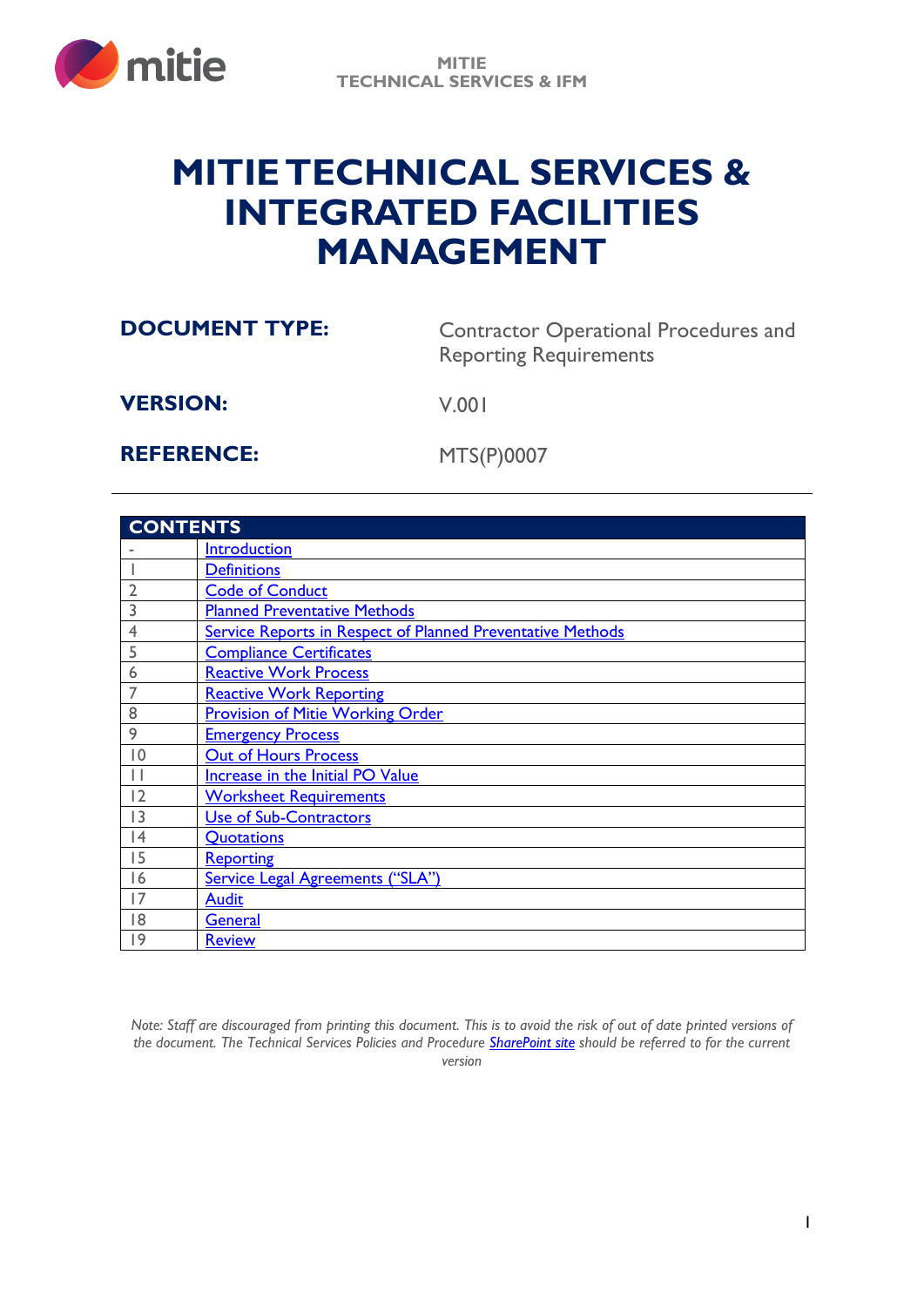### <span id="page-1-0"></span>**Introduction**

The following "Contractor Operational Procedures and Reporting Requirements" is a set of requirements that the Contractor must adhere to. A failure to adhere to these requirements may result in delay to the payment of an invoice, or non-payment, until such time as the Contractor complies with these requirements in the prescribed timescale and format.

### <span id="page-1-1"></span>**1. Definitions**

In this "Contractor Operational Procedures and Reporting Requirements" all capitalised terms shall have the same meaning and interpretation as assigned to them in the Mitie Framework Agreement, Mitie Services Agreement, "Invoice Instructions" and as follows:

- 1.1 **Annual PPM Plan**: means a schedule of Planned Preventative Maintenance activities agreed between the parties that reflects the Works the Contractor has been engaged by Mitie to deliver over a 12-month period, or such other period as may be requested from time to time and documented in a program or plan;
- 1.2 **Call Off Purchase Order**: means blanket order, blanket purchase agreement or call-off order which Mitie has placed with its Contractor to allow multiple Works over a specified period of time to be instructed, and takes advantage of streamlining processes and administration between Mitie and its Contractor, where there is a recurring need, and which Purchase Order value will have a maximum financial limit applied;
- 1.3 **Completed**: means the Contractor has responded to the Work Order received from Mitie, contained the issue/delivered the Services that gave rise to the Work Order, completed the Works, provided confirmation of the time and date of those completed works, and submitted the Supporting Documentation evidencing completion as required and referenced in the "Contractor Operational Procedures and Reporting Requirements";
- 1.4 **Compliance Certificate:** means such certificate, report(s) and/or record(s) as required by applicable law or regulation and/or as recommended under any code of practice for the applicable asset(s) to provide adequate evidence of testing, inspection and/or maintenance in accordance with the applicable law and/or code of practice and certified by a competent authority;
- 1.5 **Emergency Works:** means Reactive Works which due to their nature have the potential to cause serious harm to people or property or is a problem affecting Health, Safety, Security or the ability of the Client to trade and have been logged with a priority classification which requires a 2-hour or 4-hour response;
- 1.6 **Helpdesk**: means the facility and central point of communication established and operated by Mitie to manage and co-ordinate the provision of Works to its clients;
- 1.7 **Make Safe:** means to ensure the risk of harm to people or further damage to property is removed and the site/property/asset is secure.
- 1.8 **Maximo**: means the Computer-Aided Facilities Management system that Mitie uses to support the delivery of facilities management activities;
- 1.9 **Method Statement:** means a document that provides comprehensive and specific communication of the necessary safe methods of working to the personnel carrying out the Works, fully considering the hazards, risks and control measures. Whilst not required for every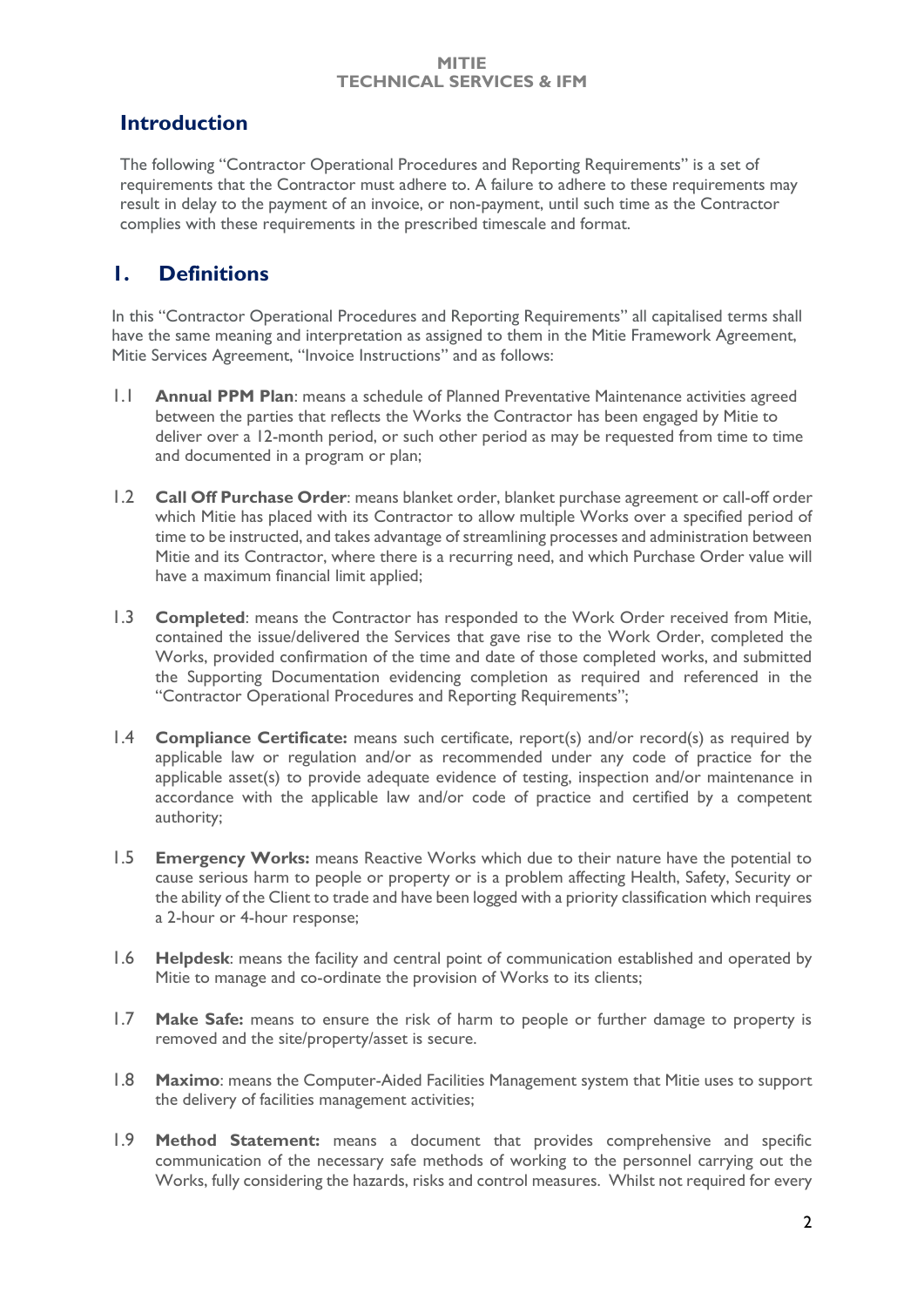task, they are to be used for comprehensive and non-standard tasks, particularly those where there is a known high risk, the task involves a number of trades or contractors, major plant refurbishment or construction and it would be reasonably expected that a method statement must be provided. It is sometimes referenced as a "safe system of work".

- 1.10 **Out of Hours**: this means between 17:00 hours and 08:00 hours Monday to Friday, all day Saturday and Sunday and Bank Holidays, in the context of a Contractor receiving a Work instruction. It does not mean the point at which a Contractor may charge it's Out of Hours rate which hours are defined in the Mitie Framework Agreement;
- 1.11 **Planned Preventative Maintenance:** means the planned maintenance of the Assets, Asset Systems and the Sites throughout each year of the Agreement to maintain the Assets, Asset Systems and the Sites in accordance with maintenance requirements and the Annual Maintenance Plan agreed with Mitie;
- 1.12 **Physical Completion**: means the date and time that the Works described within a Work Order are deemed to have been Completed to the required standard and the date of completion has been reported to Mitie and entered into Mitie's Maximo system;
- 1.13 **Purchase Order:** means a commercial instrument issued by Mitie to the Contractor which captures the nature of the Works the Contractor has been instructed to deliver and includes the type, quantity and a financial value, which financial value must not be exceeded by the Contractor in the performance of the Works;
- 1.14 **Purchase Order Requestor**: means Supply Chain Planner and is the reference shown on a Purchase Order of the named Mitie individual who has raised and administrated the Purchase Order and issued to the Contractor;
- 1.15 **Quotation;** means a formal statement of promise submitted by the Contractor in response to a request for a quotation by Mitie to supply specified Goods, Services or Works at a fixed price that cannot be changed once accepted by Mitie;
- 1.16 **Reactive Works:** means any unplanned maintenance or asset replacement required to ensure Compliance with the service requirements carried out as a result of a Work Order;
- 1.17 **Risk Assessment:** means a careful examination that considers the hazards and risks expected during a task and determines the precautions to be taken to prevent harm, loss or damage. Identified hazards are to be recorded and wherever eliminated. Associated risks are minimised as far as reasonably practicable and controlled to reduce the likelihood and severity of harm.
- 1.18 **Schedule of Rates:** this means the rates agreed between Mitie and the Contractor and referenced in the Mitie Framework Agreement or contract specific Mitie Service Agreement;
- 1.19 **Service Level Agreement:** means the agreed response and completion times by which the various categories of call priority may be requested to be provided by the Contractor to Mitie under the Agreement;
- 1.20 **Service Report**: means a report or document which is presented in a legible format and meets the required standard as set out in Clause 4.3 and 4.4 of the Contractors Operational Procedures and Reporting Requirements and provides a definitive asset condition rating and asset condition classification following delivery of a Planned Preventative Maintenance task;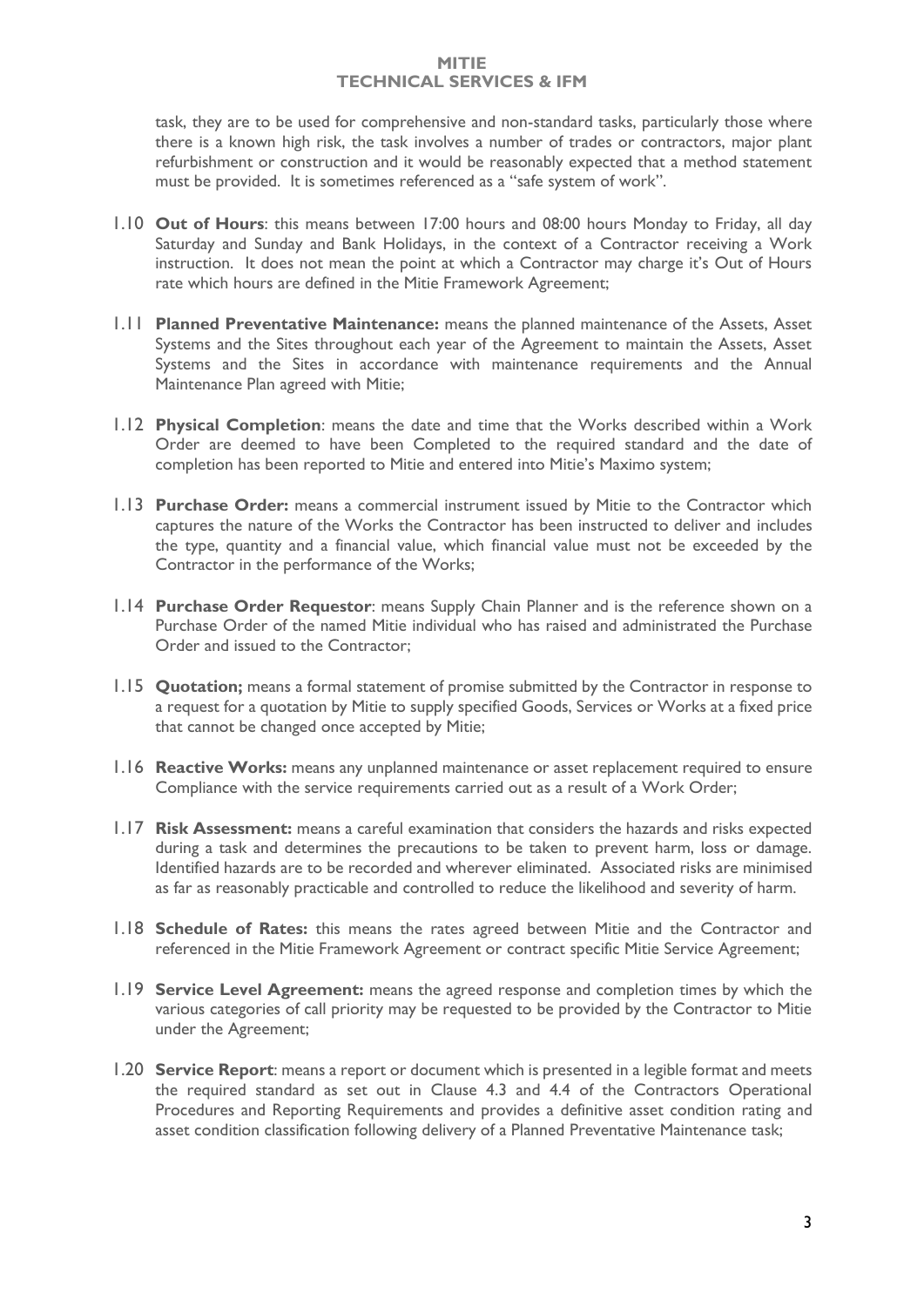- 1.21 **Supply Chain Planner:** means a Mitie employee who is engaged in the process of allocating works to Contractors, management of work orders allocated to Contractors, arranging the issue of POs and is also referred to as the Purchase Order Requestor;
- 1.22 **Supplier Portal:** means a web-based access connection directly into Mitie's Computer-Aided Facilities Management system, which is Maximo, which the Contractor can access;
- 1.23 **Work Order:** means Mitie's written order for the supply of Goods and/or the provision of Works as detailed in the Work Order raised in line with the Mitie Framework Agreement, Mitie Services Agreement or Purchase Order issued in accordance with the requirement of Reactive Works and/or Planned Preventative Maintenance task and/or remedial Works; and
- 1.24 **Worksheet**: means the written document completed by a Contractor's engineer/operative at the time of attendance to a Reactive Work Order, which captures the Works carried out, time on site and materials, parts or consumables used in undertaking the Works and conforms to the requirements set out in Clause 13.1 of the Contractor Operational Procedures and Reporting Guidelines.

### <span id="page-3-0"></span>**2. Code of Conduct**

2.1 The Contractor is obliged to comply with, and ensure that its employees, agents and subcontractors comply with the following minimum standards of behaviour:

| <b>General Behaviours</b>                                                                                                                                                                                             | <b>Site / Job Specific Behaviours</b>                                                                                                                                             |
|-----------------------------------------------------------------------------------------------------------------------------------------------------------------------------------------------------------------------|-----------------------------------------------------------------------------------------------------------------------------------------------------------------------------------|
| Report to Mitie all workplace related accidents,<br>incidents and near misses and advise of any<br>resulting absences from work that arise as a result                                                                | Follow the necessary signing in and out procedure relevant<br>to the site. Only allocate work to operatives who meet<br>the specific security clearance requirements for the site |
| and any corrective actions required<br>Show respect and consideration to all office and<br>site-based staff                                                                                                           | they are attending<br>Always carry and display the correct company identification                                                                                                 |
| Respect the premises and equipment and that of<br>others                                                                                                                                                              | Prior to stating any works carry out a point of work risk<br>assessment                                                                                                           |
| Not to engage in or carry out any activity that may<br>cause offence to others including comments on<br>but not limited to age, sexual orientation, race,<br>nationality, creed, religion, disability, marital status | Provide accurate and honest reports in accordance with<br>the timing required                                                                                                     |
| Not to intimidate, threaten or coerce others by<br>using physical violence, threatening behaviour,<br>improper / foul language or other disorderly<br>conduct                                                         | Observe all health and safety requirements including the<br>wearing of all appropriate PPE                                                                                        |
| Not to discriminate against anybody                                                                                                                                                                                   | Not to endanger the safety of any other persons on site                                                                                                                           |
| Not to steal, misuse, damage, deface or interfere<br>with any property that does not belong to you                                                                                                                    | Comply with the sites rules and follow instructions as<br>directed                                                                                                                |
| Behave in an orderly, responsible and safe manner<br>at all times                                                                                                                                                     | Only carry out work that you are trained and competent<br>to do so                                                                                                                |
| Not to be in the possession or under the influence<br>of alcohol or non-prescription drugs                                                                                                                            | Leave site clean and tidy, removing all your waste                                                                                                                                |
| Report to Mitie any issues that concern you,<br>especially health, safety and security concerns                                                                                                                       | Be mindful of and respect neighbouring businesses, houses<br>or those passing by                                                                                                  |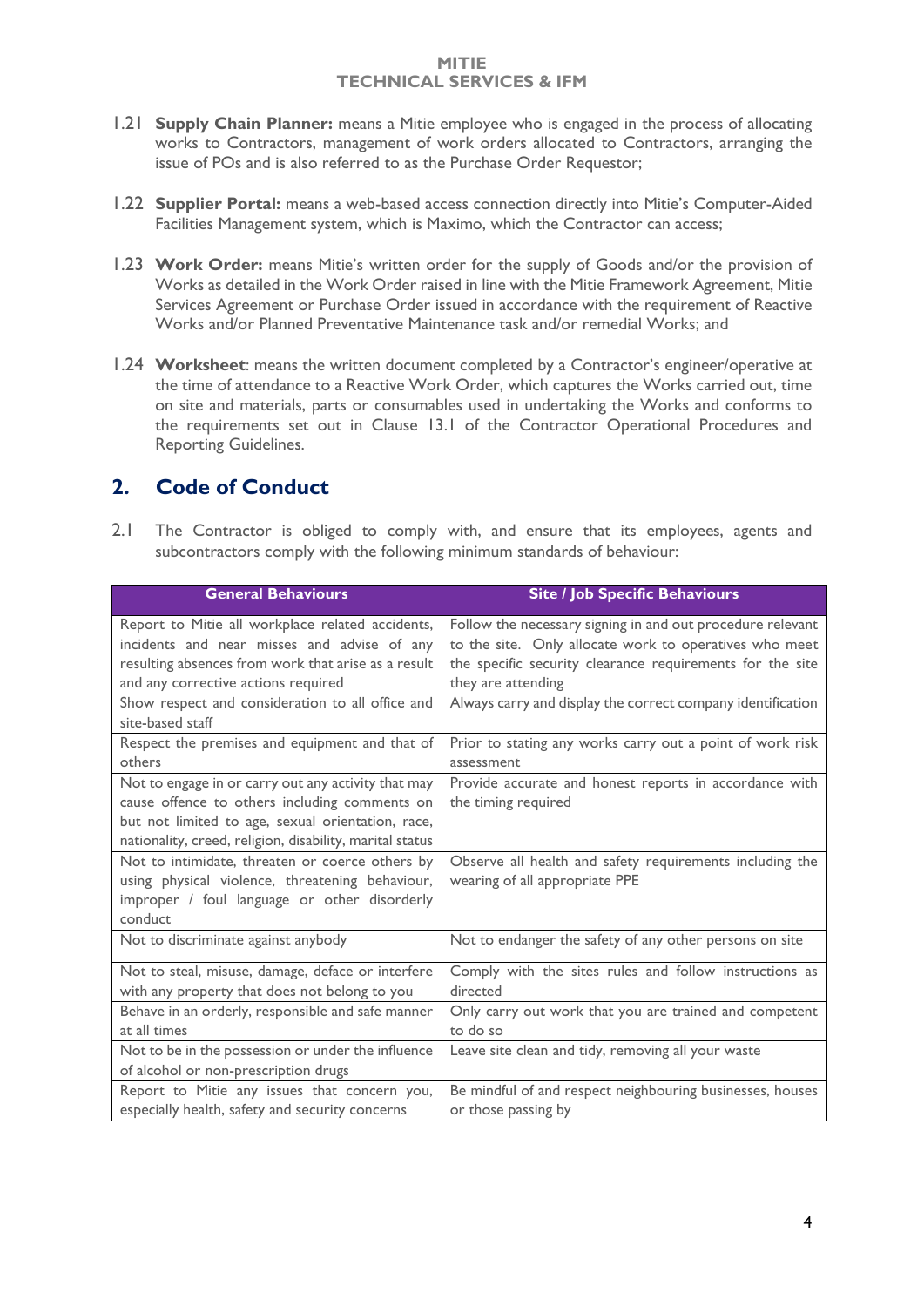### <span id="page-4-0"></span>**3. Planned Preventative Maintenance**

- 3.1 Where the contractor has been engaged by Mitie to deliver Works that constitute Planned Preventative Maintenance the Contractor agrees that the following shall apply and that it will comply with the following requirements:
	- 3.1.1 The Contractor will provide to Mitie, no later than 30 days after the Commencement Date, an Annual PPM Planner for the Works it has been engaged to provide;
	- 3.1.2 Upon receipt of the Annual PPM Planner, Mitie will review the planner against the asset data it holds and, where required, will also provide the Annual PPM Planner to its client(s) for review. Mitie will use reasonable endeavors to return the Annual PPM Planner to the Contractor within 30 days of receipt confirming written agreement or, where necessary, proposing amendments to the activities or timing of activities to reflect the client and contract requirements;
	- 3.1.3 Upon receipt of the proposed amendments the Contractor agrees to inform Mitie of its agreement (not to be unreasonably withheld), or otherwise, within 7 days of receipt (emails shall be deemed to be received by the Contractor 1 (one) minute after being sent and for other forms of delivery the deemed timescale shall be as per the Mitie Framework Agreement). In the event that Mitie is not informed that the Contractor agrees with or disagrees with one or more of the proposed amendments within 7 days of receipt, then it will be deemed to have agreed to the proposed amendments and the Annual PPM Planner shall be deemed to include the proposed amendments;
	- 3.1.4 The Contractor will ensure that all works are carried out in line with the agreed Annual PPM Planner unless there is a change advised in writing by Mitie. Unless the Contractor is notified to the contrary the Contractor agrees to deliver the Works in accordance with the agreed Annual PPM Planner. The Contractor may receive additional notification/reminders of planned works in the month prior to the month of planned delivery;
	- 3.1.5 Under no circumstances is the Contractor authorised to amend those agreed dates without written prior agreement from Mitie;
	- 3.1.6 The Contractor will be required to provide an updated Annual PPM Planner at least 60 days prior to the anniversary of the Commencement Date and each subsequent year, or such other timing that may be agreed from time to time and dictated by specific contract requirements;
	- 3.1.7 Where additional Planned Preventative Maintenance Work is added during a 12-month period then instructions will be issued by Mitie by the assignment of a Mitie Work Order which will have a unique reference number with a job description detailing out the Planned Preventative Maintenance works required;
	- 3.1.8 All changes to the instructed scope and specification will be issued via a variation to contract in writing. Where there is a variation (e.g. change of scope, additional assets/properties, or removal of assets/properties) the Contractor agrees to provide within 14 days: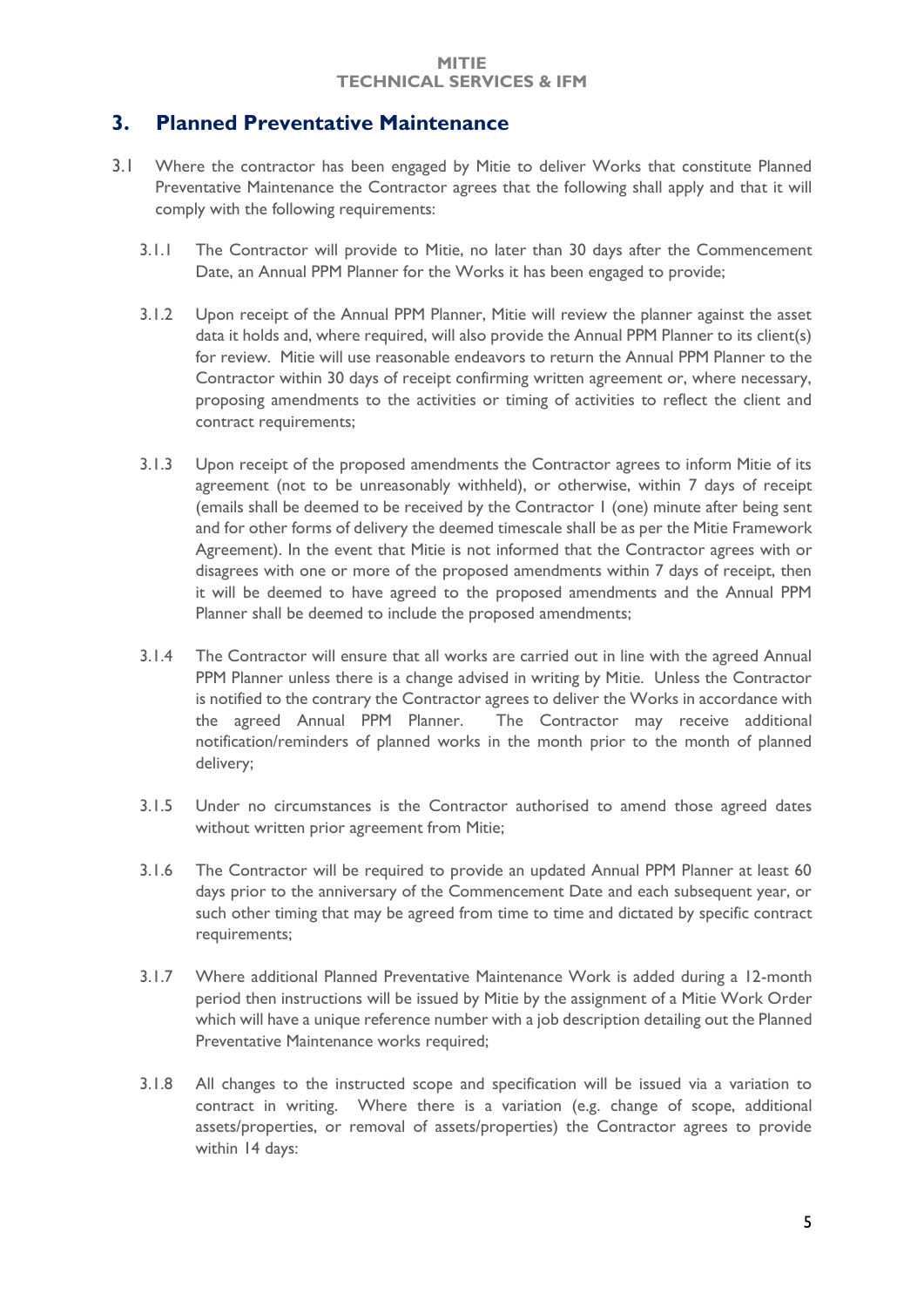- A revised Annual PPM Planner for consideration within 14 days; and
- The impact on the Price(s) of the variation.
- 3.1.9 In respect of 3.1.8, there shall be a fair and reasonable adjustment to the Price(s) having regard to the rates and prices agreed within the Mitie Framework Agreement, contract specific Mitie Services Agreement or, where these are not relevant, to what is fair and reasonable and in line with existing market rates (where applicable less any discount or adjustment that the Contractor has agreed with Mitie for the Works). Without prejudice to Mitie's rights under the Mitie Framework Agreement or contract specific Mitie Service Agreement to reduce, withhold or to make no payment in certain circumstances, in the event that the parties cannot agree a fair and reasonable Price(s) adjustment, the parties agree that Mitie shall only be obliged to pay the Contractor what Mitie believes is a fair and reasonable adjustment to the Price(s) until such time as the matter is resolved via the applicable dispute resolution procedure.

### <span id="page-5-0"></span>**4. Service Reports in Respect of Planned Preventative Maintenance**

- 4.1 The Contractor agrees that it shall provide complete Service Reports to Mitie as per the requirements of this paragraph 4 of the Contractor's Operational Procedures and Reporting Requirements. All Service Reports must be provided to Mitie within 5 working days from the Physical Completion of the Works.
- 4.2 All Service Reports must be returned to the e-mail address from which the Contractor received the original instruction or such other central location it may be advised of in writing from time to time.
- 4.3 Service Reports must include the following:
	- 4.3.1 Mitie Work Order number from the original request as per the job details provided. This may be in the form of an email from Maximo.
	- 4.3.2 Date and time work commenced
	- 4.3.3 Date and time work completed
	- 4.3.4 Contract Name, number and location
	- 4.3.5 Engineer name(s)
	- 4.3.6 Agreement of customer with signature and time and date
	- 4.3.7 Signature and date/day from Engineer.
	- 4.3.8 Barcode, but if not available then NO BARCODE, recorded on paperwork
	- 4.3.9 Summary of work undertaken to complete work order
	- 4.3.10 A "Satisfaction" rating as set out in paragraph 4.4 below
	- 4.3.11 Asset condition rating using one of the following numbers:
- 4.4 The following classifications must be added to the Service Report in respect of asset/installation visit results:
	- **SATISFACTORY** which means that in the qualified opinion of the Contractor the work is fully completed according to the maintenance plan. No defect is noted; therefore, no remedial action is required. This must be recorded on the Contractor's Service Report as "Satisfactory";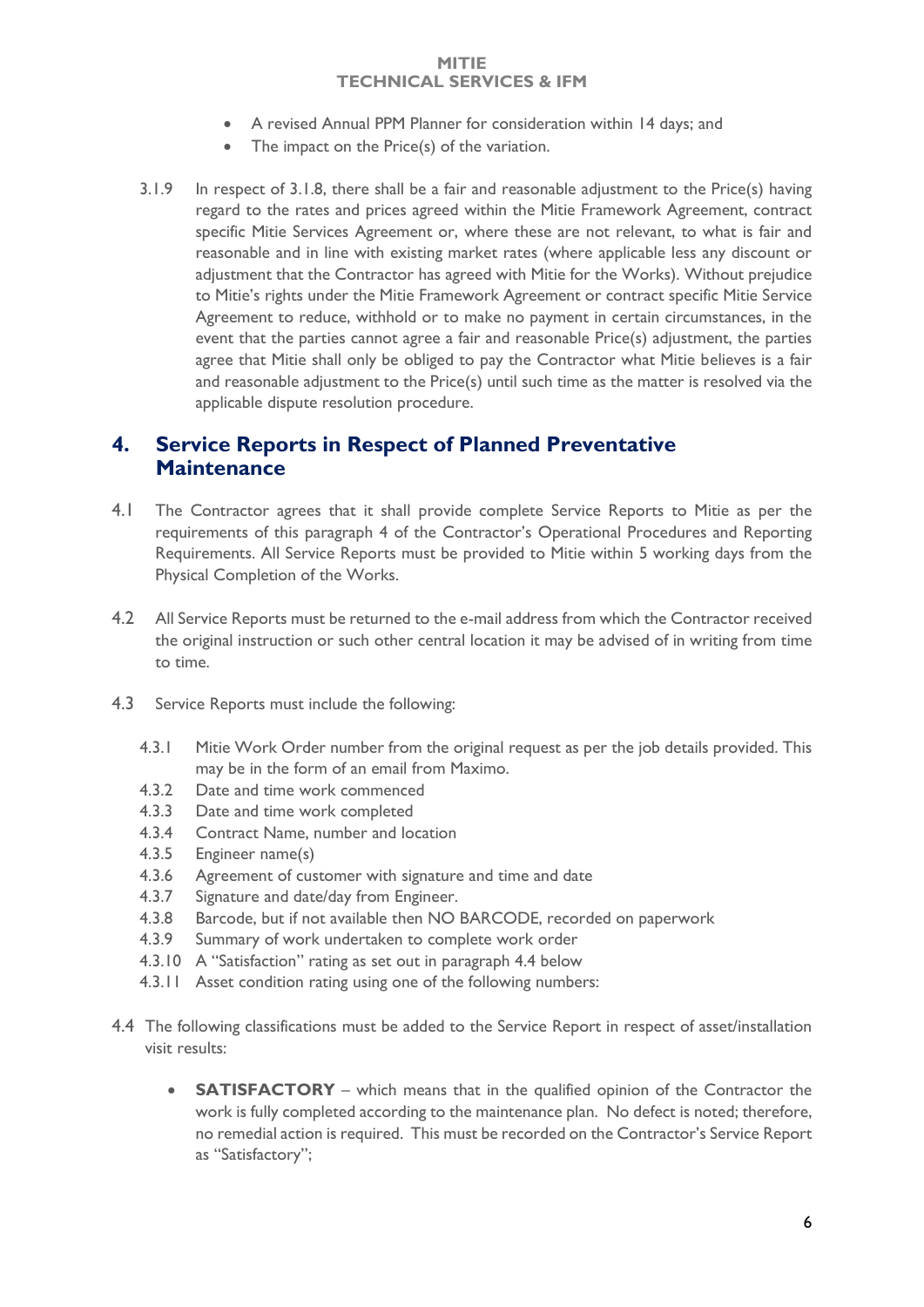- **SATISFACTORY RECOMMEND** which means that in the qualified opinion of the Contractor the work is fully completed accordingly to the maintenance plan. Minor defect is noted or improvement requirement and therefore remedial action is recommended. This must be recorded on the Contractor's Service Report as "Satisfactory Recommend";
- **NON-SATISFACTORY** which means that in the qualified opinion of the Contractor that during the completion of the maintenance plan, some serious defect is noted, and remedial action is requirement. The defect must be properly recorded in the Contractor's Service Report and recorded on the Contractor's Service Report as "Non-Satisfactory"

| #        | <b>Rating</b>                  | <b>Criteria</b>                                                                                                                                             |
|----------|--------------------------------|-------------------------------------------------------------------------------------------------------------------------------------------------------------|
| $\Omega$ | No Condition/Not<br>Applicable | N/A                                                                                                                                                         |
|          | Excellent                      | The asset is a new or a recent installation (within the last 2-3<br>months) and functioning correctly                                                       |
|          | Good                           | The asset is in a good working order (installed within the last 2<br>years) and delivering on all performance attributes                                    |
| 3        | Satisfactory                   | The asset is in a generally acceptable working condition (installed<br>over 2 years ago) and visually sound with few breakdowns in its<br>operation history |
| 4        | Poor                           | The asset is nearing end of its design life, looks run down, is prone<br>to frequent breakdowns and likely to fail                                          |
| 5        | H+S Defect                     | The asset presents an H&S hazard to its immediate environment<br>and needs urgent engineering intervention to rectify the situation                         |
| 6        | <b>Defective</b>               | The asset has failed or failing (as visually evident or as advised by<br>the Contractor) and requires a reactive maintenance service                        |

- 4.5 If the Contractor selects NON-SATISFACTORY or SATISFACTORY RECOMMEND, then the Contractor must set out the reason why it has selected that status.
- 4.6 For non-satisfactory issues where there is a health, safety or security implication this must be reported to the Mitie contact which details are included in the Mitie Framework Agreement or contract specific Mitie Services Agreement before leaving site and a quote and scope of work sent over for approval by Mitie within 48 hours.
- 4.7 For non-satisfactory issues where there is a recommendation to complete further work a quote including scope of work is to be submitted via the Supplier Portal where the Contractor has access or e-mailed to the dedicated e-mail address(es) which are set out in the Mitie Framework Agreement or contract specific Mitie Services Agreement. This must be received within 5 working days of the Physical Completion of the original Works.
- 4.8 All paperwork including the Service Report, maintenance summaries and quotes should be uploaded to the Supplier Portal where the Contractor has access. Only where the Contractor does not have access to the Supplier Portal should the paperwork be e-mailed to the dedicated e-mail address(es) which are set out in the Mitie Framework Agreement or contract specific Mitie Services Agreement.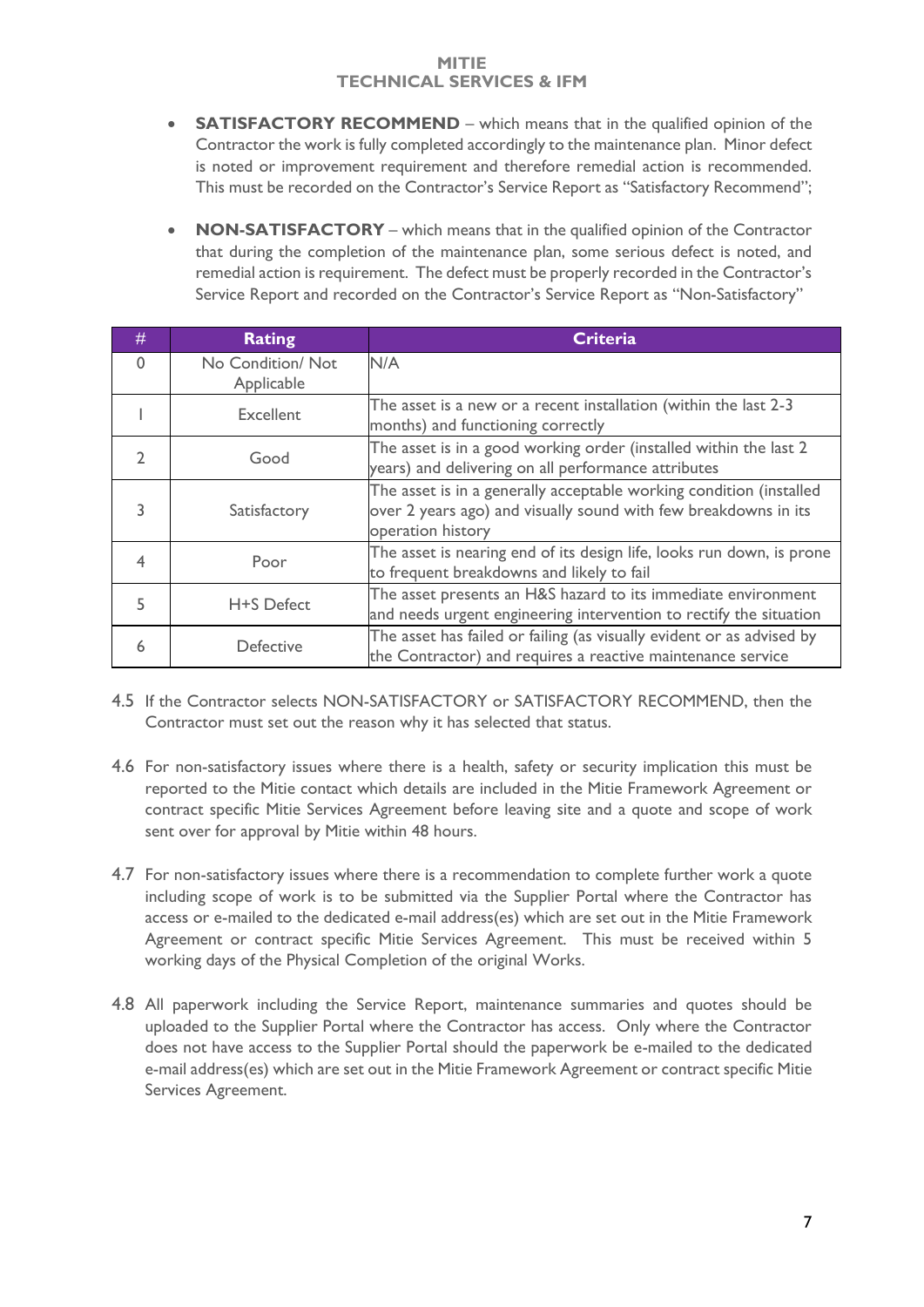### <span id="page-7-0"></span>**5. Compliance Certificates**

- 5.1 The Contractor shall ensure that Mitie is provided with a copy of each and every Compliance Certificate where the Works and / or asset maintained necessitates the provision of a Compliance Certificate. For the avoidance of doubt, this shall include, but not be limited to:
	- Gas Compliance Certificate
	- Fire Alarm Systems
	- L8 Water Risk Assessments
	- Lightning Protection
	- Electrical Condition Installation Report
	- Pressure test certificate
	- Annual Load tests
	- Window cradle certificate tests.
- 5.2 All Compliance Certificates must be sent to Mitie within 5 days of Physical Completion (i.e. if a Compliance Certificate is required for asset A (maintained on the 1st of the month), asset B (2nd of the month) and asset C (3rd of the month), the Compliance Certificate for asset A much be provided by end of business on the 6th of the month, Compliance Certificate B by the 7th, asset C by the 8th).
- 5.3 The Contractor shall ensure that where a Compliance Certificate is required to establish compliance to the governing authority then only competent, suitably qualified and experienced employees/resources must have been assigned to complete the Work. The Contractor shall ensure that no person shall be engaged in any work activity where they do not possess the technical knowledge, qualification or experience as is necessary to prevent danger or, where appropriate, injury, unless such person possesses such knowledge, qualification or experience, or is under such degree of supervision as may be appropriate having regard to the nature of the work.
- 5.4 The Contractor agrees that it shall supply to Mitie, within 5 days of request, such evidence as reasonably requested by Mitie to demonstrate that the persons engaged by the Contractor (including employees, agents or subcontractors) are competent, suitably qualified and experienced person.
- 5.5 In the event that Mitie has reasonable grounds to believe that a person engaged by the Contractor is not a competent, suitably qualified and experienced person, and cannot therefore legitimately issue a Compliance Certificate, the parties agree that any Planned Preventative Maintenance carried out by that person that requires a Compliance Certificate shall be deemed not to be Complete or have achieved Physical Completion. In these circumstances the Contractor agrees that Mitie may, at its sole discretion:
	- 5.5.1 Require the Contractor to, at the Contractor's cost and expenses, re-undertake Planned Preventative Maintenance on the affected assets, at a time specified by Mitie, and re-issue thereafter new Compliance Certificate; or
	- 5.5.2 Without prejudice to Mitie's right to set off sum due to the Contractor, require the Contractor to credit / refund Mitie for the value of Planned Preventative Maintenance undertaken by the person(s) referred to in this clause 5.5, and the Contractor shall be obliged to do so within 30 days; albeit only for such period of time that the person(s)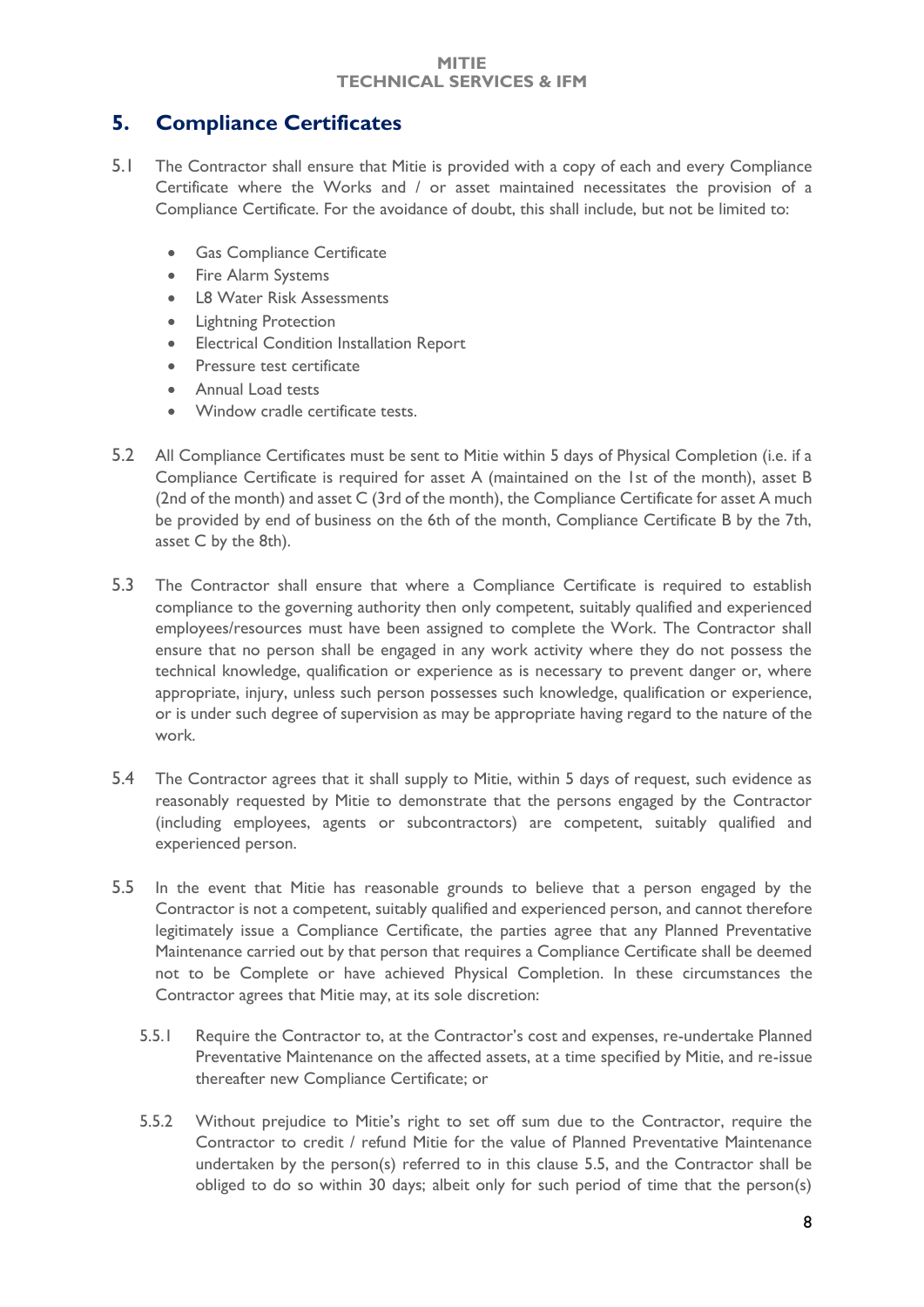were not competent, suitably qualified and experienced (e.g. from the date a licence card expired).

- 5.6 All certificates must be created and signed by qualified individuals. They must be clearly written (**in capital letters**) with the name of the certifier / engineer.
- 5.7 The information below must be provided for the Compliance Certificate to be processed:

| ltem                    | <b>Description</b>                                                          |  |  |  |  |
|-------------------------|-----------------------------------------------------------------------------|--|--|--|--|
| Name of the Certificate | The name of the certificate issued                                          |  |  |  |  |
| <b>Client Name</b>      | The name of the Mitie client                                                |  |  |  |  |
| <b>Client Address</b>   | The address of the Mitie client premises                                    |  |  |  |  |
| Items Tested            | The items tested, and types of test carried out                             |  |  |  |  |
| <b>Test Outcomes</b>    | The outcomes of the test                                                    |  |  |  |  |
| <b>Test Duration</b>    | The duration of the test                                                    |  |  |  |  |
| <b>Test Location</b>    | The location of the test                                                    |  |  |  |  |
| <b>Test Description</b> | A detailed descript of the testing requirement                              |  |  |  |  |
| Signature - Engineer    | Engineer signature $-$ sign and date the Compliance<br>Certificate          |  |  |  |  |
| Signature – Customer    | Customer's signature and the date the Compliance<br>Certificate was issued. |  |  |  |  |

- 5.8 When providing the necessary Compliance Certificate, the Contractor must ensure that there is clear statement confirming:
	- PASS, or:
	- PASS WITH RECOMMENDATION; or
	- FAIL.
- 5.9 All Compliance Certificates should be uploaded to the Supplier Portal where the Contractor has access to the Supplier Portal;
- 5.10 Only in circumstance where the Contactor does not have access to the Supplier Portal should the paperwork be e-mailed to the dedicated e-mail address(es) which is set out in the Mitie Framework Agreement or contract specific Mitie Services Agreement.
- 5.11 Please note that until Compliance Certificates have been received which confirm the actual and Physical Completion of the Works, Mitie are unable to categorise the Work Order as Complete and the Contractor will not be entitled to raise an invoice for payment.

### <span id="page-8-0"></span>**6. Reactive Work Process**

- 6.1 All Reactive Works will be instructed to the Contractor with a unique Mitie Work Order number and an individual PO for every reactive task. The exception will be where the Contractor has agreed a comprehensive, semi-comprehensive element, other commercial arrangement, which is reflected in the Mitie Services Agreement, or where a Call Off Purchase Order is in place.
- 6.2 For the avoidance of doubt where a Call Off Purchase Order has been issued by Mitie to the Contractor it will be for a defined period of time, relate to a specific Client and the defined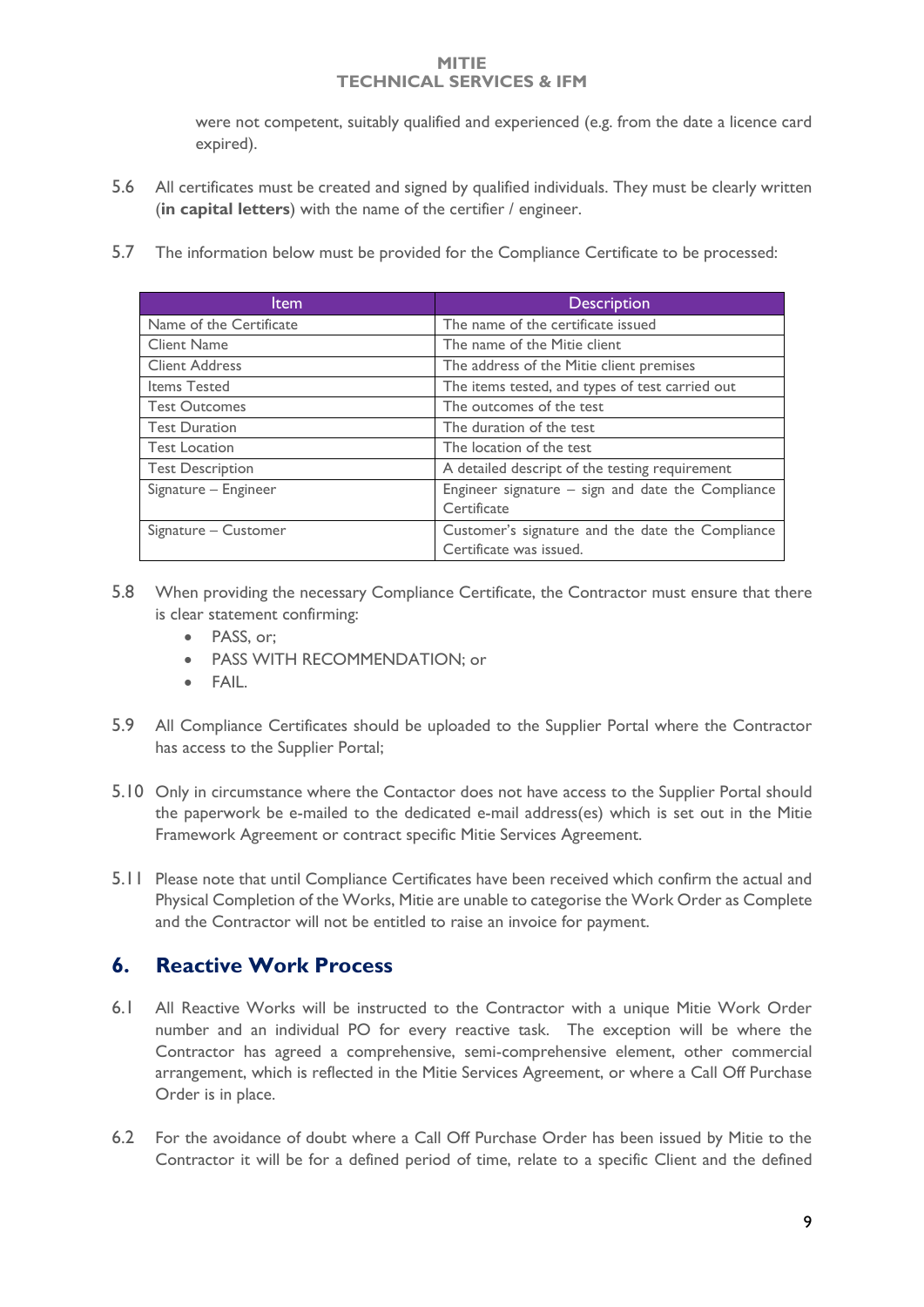financial value is not to be interpreted or understood by the Contractor as a commitment or promise by Mitie to award Works up to that value.

- 6.3 On the issue of the Work Order the Contractor will be informed which PO number to allocate the Works against. The Contractor will only be permitted to invoice against the PO where instructed to do so and for its actual cost of delivery of the Works in line with the agreed Schedule of Rates.
- 6.4 The only circumstance where Works may be carried out before a valid PO number has been issued to the Contractor is:
	- Where the Contractor is contacted to attend outside of the Mitie Helpdesk working hours as defined under Out of Hours to attend Reactive Works; and/or
	- The Contractor is requested to attend Reactive Works which is deemed Emergency Works.
- 6.5 In those circumstances the Contractor must as a minimum ensure it has a valid Mitie Work Order number which will be given to the Contractor at the time of attendance being requested. A retrospective PO will be issued by Mitie as early as possible on the next working day.
- 6.6 On receipt of a Reactive Work Order the Contractor is required to attend the site specified in the Work Order and rectify the reported fault within the applicable Service Level Agreement ("SLA") timescales, which will be confirmed within the Work Order.
- 6.7 Some sites may require an appointment to be arranged with the Client prior to site attendance and the Contractor will be notified about this requirement on the issued Work Order.
- 6.8 Mitie will not accept any abortive charges for failed visits where it is the Contractor's responsibility to arrange access direct with the site, before attending.
- 6.9 Where a PO has been issued for a generic instruction value  $(E)$  the Contractor's invoice must only reflect the actual costs of its attendance, which for the avoidance of doubt is calculated based on the Contractor's operative(s)/engineer(s) time of arrival at site and the time of departure from site, and in line with the agreed Schedule of Rates contained in the Mitie Framework Agreement, or contract specific Mitie Services Agreement should those rates be different.
- 6.10 No invoice will be accepted for costs that are greater than the PO unless authorisation for the increased costs is obtained prior to the Works commencing, at which point the PO value will be uplifted by Mitie once approved.
- 6.11 When attending to carry out a Reactive Works Order the Contractor is required to provide a permanent fix within the amount allowed in the PO value, always ensuring its costs are charged in line with the agreed Schedule of Rates.
- 6.12 Where the Contractor is unable to complete the work within the contractual SLA timeframe it must inform the Supply Chain Planner immediately and provide justification as to why the SLA cannot be met.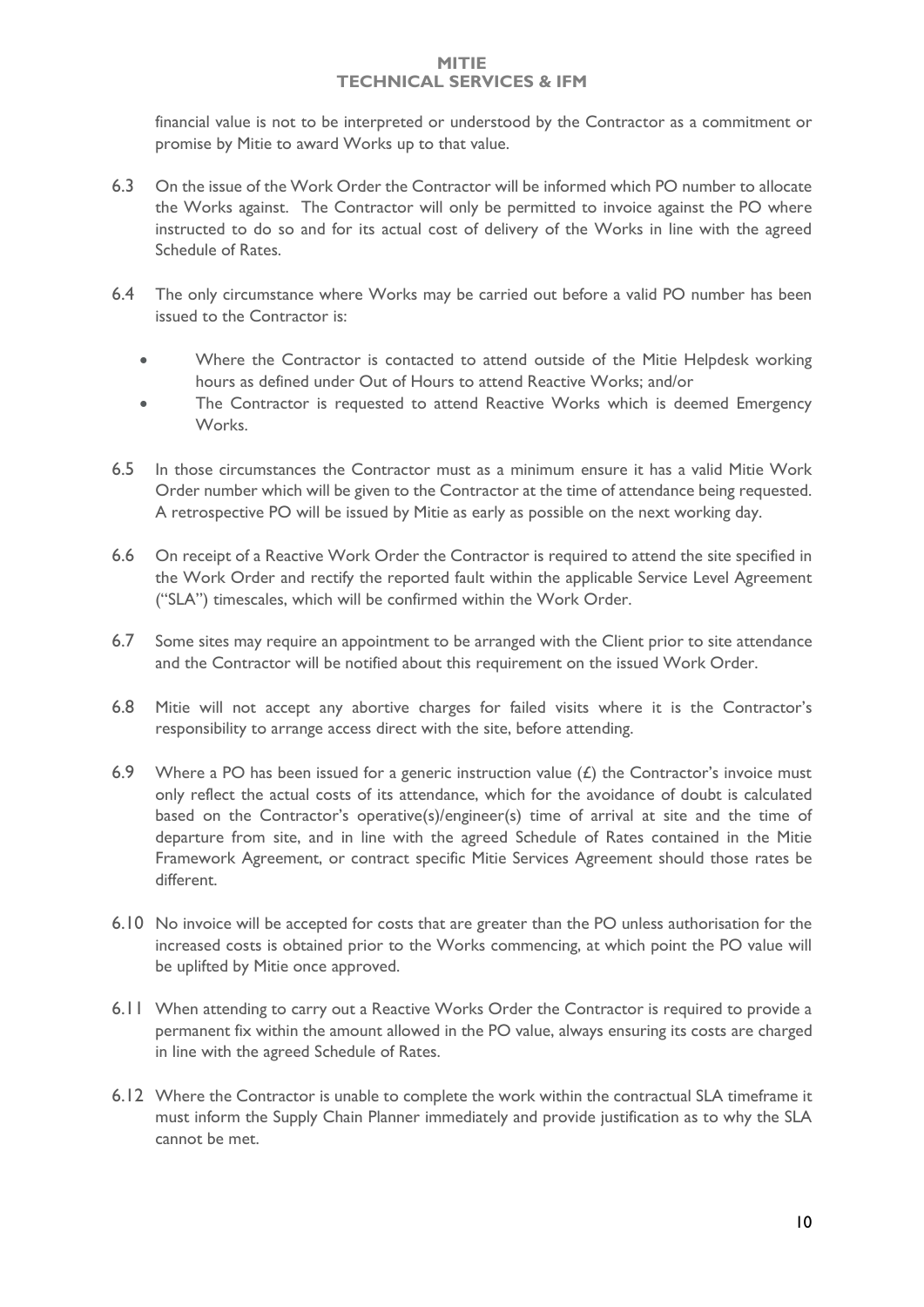### <span id="page-10-0"></span>**7. Reactive Work Reporting**

- 7.1 On arrival at site if the Contractor's engineer(s)/operative(s) identifies that only a temporary fix can be carried out because parts, materials or other items are required to complete a full repair, which the engineer(s)/operative(s) does not have available at the time, then the Contractor must contact the Supply Chain Planner named on the PO immediately and provide the necessary update, which update must include details of why a full repair cannot be completed on this attendance.
- 7.2 To ensure that Mitie can provide regular updates to its Client the Contractor is required to provide a daily report, or report at such other frequency as may be agreed from time to time. That report must provide an update on all active Work Orders that have been assigned to the Contractor using the following standard definitions.

| Value                  | <b>Description</b>                                                |
|------------------------|-------------------------------------------------------------------|
| <b>ABORTED</b>         | Attendance at site must be aborted                                |
| <b>ASSETREMOVED</b>    | Asset Removed and no longer on site                               |
| <b>AWAITINGACCESS</b>  | Awaiting Access to be confirmed                                   |
| <b>DUPCALL</b>         | Duplicate Call - fault instructed under alternative Work<br>Order |
| <b>FURTHERVISIT</b>    | Further Visit Required to complete works                          |
| <b>NOLONGERNEED</b>    | Work no longer needed as advised by site                          |
| <b>ONHOLDEQUIP</b>     | On Hold Equipment to carry out works required                     |
| <b>PARTSORDERED</b>    | Parts Ordered                                                     |
| <b>QUOTEREQUIRED</b>   | Quote Required                                                    |
| <b>SEEKINGGUIDANCE</b> | Seeking Guidance                                                  |
| <b>SITEUNAWARE</b>     | Site unaware of the job logged                                    |

- 7.3 Where the Contractor is unable to Physically Complete the Work Order on each and every attendance then it must provide the reason for non-completion along with sufficient detail so that the reason for non-completion is fully understood and not ambiguous.
- 7.4 The Contractor will only be required to provide such updates for Work Orders where the status of the work has changed from the preceding report. For the avoidance of doubt this is in addition to the Contractor providing the date and time of the attend and complete SLA for all Work Orders in a timely manner.
- 7.5 The Contractor's report must be issued to the Supplier Portal. Only in the circumstance where the Contactor does not have access to the Supplier Portal should the paperwork be e-mailed to the dedicated e-mail address(es) which is set out in the Mitie Framework Agreement or contract specific Mitie Services Agreement.
- 7.6 Where the Contractor has access to the Supplier Portal then it has committed to provide daily updates on the status of each job directly into Mitie's Maximo system. As such those updates must be carried out daily and as near as possible to the actual time of completion of the work, or as soon as you are aware there is a change in the status of a Work Order.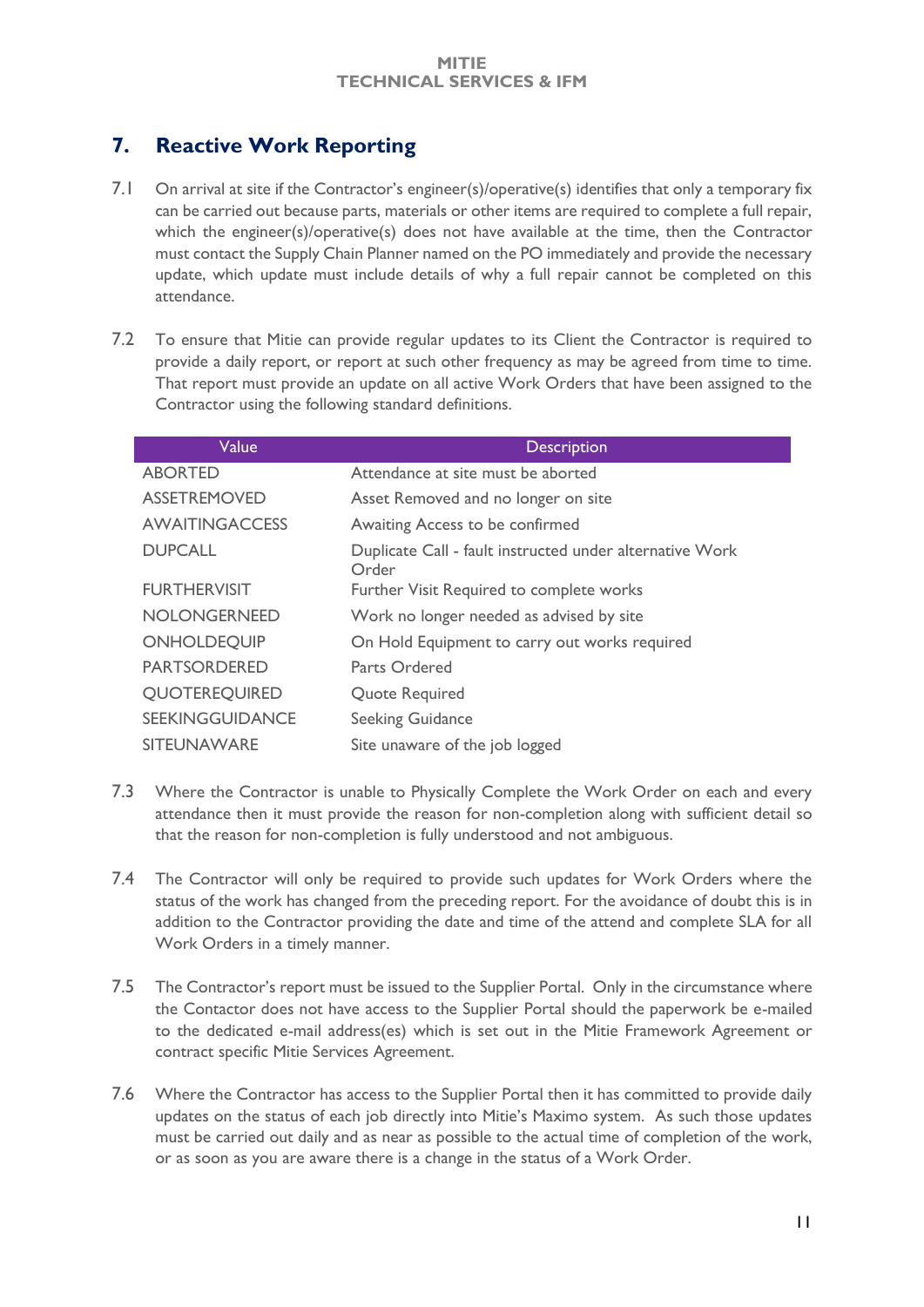### <span id="page-11-0"></span>**8. Provision of Mitie Purchase Order**

- 8.1 Where a Reactive Work Order is raised, and the Contractor is asked to attend, then the instruction to attend will be supported by a valid Mitie PO, which will be issued for either £250 plus VAT or a pre-agreed standard value.
- 8.2 Mitie shall not be obliged to pay any invoice that exceeds the value of a valid PO. The Contractor may only invoice Mitie the actual value of completed works and costs of attendance in accordance with the agreed Schedule of Rates, and a £250 PO or other standard value is not an indication of the total charge the Contractor may invoice. All charges must be in line with the agreed Schedule of Rates reflected in the Mitie Framework Agreement or Mitie Services Agreement, and it is the Contractor's responsibility to request a new PO from Mitie for any agreed additional charges.
- 8.3 The Work Order sent to the Contractor will include the required target attend and completion date.
- 8.4 The only time when Mitie expect or agree to a Contractor attending to works before receiving a valid Mitie PO is where:
	- 8.4.1 an emergency attendance is required and waiting for a PO would result in delayed attendance and/or subsequent failure of the SLA; and/or,
	- 8.4.2 the request is made outside of the Mitie Helpdesk normal working hours
- 8.5 Any invoice which exceeds the value of the PO will be rejected.

### <span id="page-11-1"></span>**9. Emergency Process (In Hours – Monday to Friday 8:00 hours to 17:00 hours)**

- 9.1 From time to time due to the nature and urgent requirement of a Reactive Work Order then Mitie will require the Contractor to proceed to deliver works in advance of receiving a specific PO.
- 9.2 On receipt of a request to attend a priority call where the SLA is either a 2-hour or 4-hour response time the Contractor will be contacted by telephone and asked to provide verbally an approximate cost of attendance which Mitie will captured within Maximo. Mitie will provide the Contractor with the details of the work required which will include the location, description of the problem and target attend and completion times.
- 9.3 Written confirmation via an e-mail detailing the Maximo Work Order, which will have a unique reference number and the approximate cost of attendance, will be sent by Mitie immediately following that telephone call to the Contractor.
- 9.4 As soon as the instruction to attend has been given verbally to the Contractor, by Mitie, then the Contractor is required to make arrangements and attend within the SLA. Mitie will be responsible for ensuring that the PO is raised and issued to cover the approximate cost the Contractor has indicated, which PO will be sent to the Contractor at the earliest possible time and by no later than the next working day, after making the initial telephone call to the Contractor. The approximate cost the Contractor has indicated must be in line with the Schedule of Rates agreed with Mitie.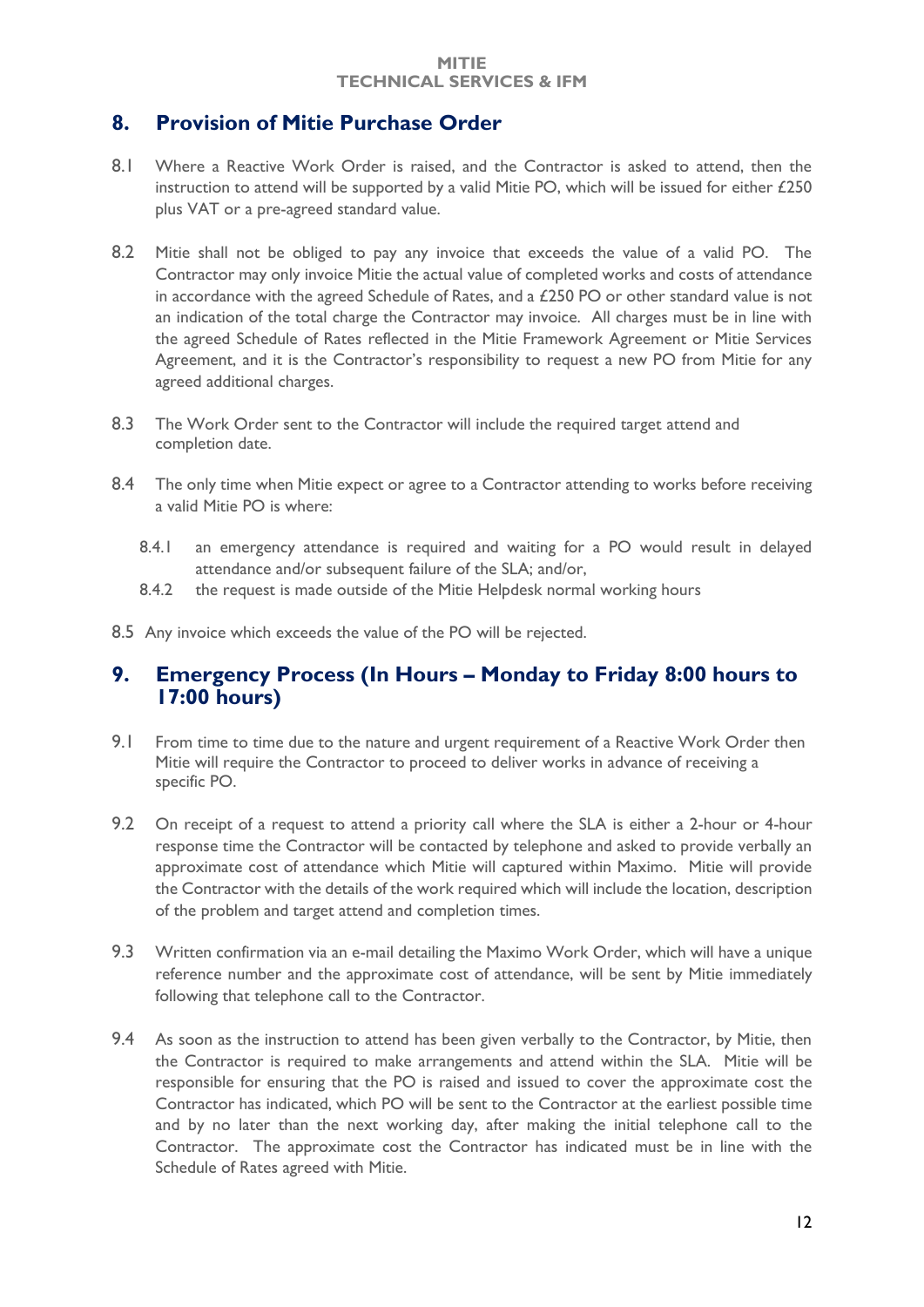- 9.5 On attendance, if the Contractor determines that the costs will exceed the approximate costs previously provided, then the Contractor must contact Mitie via a telephone call to the Supply Chain Planner named on the Purchase Order. This is to be supported with an email providing justification why the costs have exceeded the original value along with a detailed breakdown of the revised cost showing the labour hours, operative skill, number of operatives attending, hourly rate being charged in line with the Schedule of Rates agreed with Mitie, consumables, materials and/or parts required.
- 9.6 Mitie will then apply for the PO to be uplifted and approved so that there are no delays in processing once the Works are complete. A revised copy of the PO will be sent over to the Contractor as soon as it is approved.
- 9.7 Where the works are classed as Emergency Works the Contactor agrees to proceed with works on verbal and written confirmation quoting the unique Maximo Work Order reference number in all communications. Once the works are Physically Completed (dates/times of each visit provided to update Maximo) and the actual costs confirmed, the Contractor must then provide the necessary Supporting Documentation which must be a minimum of a signed Worksheet, which conforms to the requirements set out in Clause 12. Where required and if not already done so the PO will be amended to reflect the correct value of the works. A PO will only be amended in this way where the Contractor has been requested to attend to Emergency Works.

### <span id="page-12-0"></span>**10. Out of Hours Process (17:00 hours to 8:00 hours – Monday to Friday and all day Saturday and Sunday)**

- 10.1 Where a request for Works is received outside of the Helpdesk normal working hours and the nature of those Works requires attendance outside of normal working hours then Mitie will contact the Contractor via telephone using the Out of Hours contacts provided by the Contractor to Mitie and request urgent attendance.
- 10.2 Mitie will provide the Contractor with a unique Maximo Work Order number as the reference for instruction. As with the Emergency Works Process detailed in Clause 9 Mitie requires the Contractor to provide an estimate of the likely costs (in line with the Schedule of Rates) and a Mitie PO will be issued to the Contractor at the earliest opportunity on the next working day.
- 10.3 As with any Reactive Work Order where the Contractor believes that on attendance it can complete a permanent fix and prevent the need for re-attendance, but the initial attendance costs are insufficient to cover its charges, then the Contractor must contact the Out of Hours Helpdesk on 0800 389 5066.
- 10.4 On contacting the Out of Hours Helpdesk, the Contractor must provide a breakdown of the additional charges, justification for any increase in costs and ensure all rates are in line with the agreed Schedule of Rates. That information will be captured and updated in Maximo and the Contractor will continue with the Works.
- 10.5 For the avoidance of doubt only the actual costs incurred by the Contractor will be met and upon receipt of your invoice those costs once validated will be approved to pay, subject to all the Supporting Documentation having been received in accordance with these Contractors Operational Procedures and Reporting Requirements and specifically Clause 12.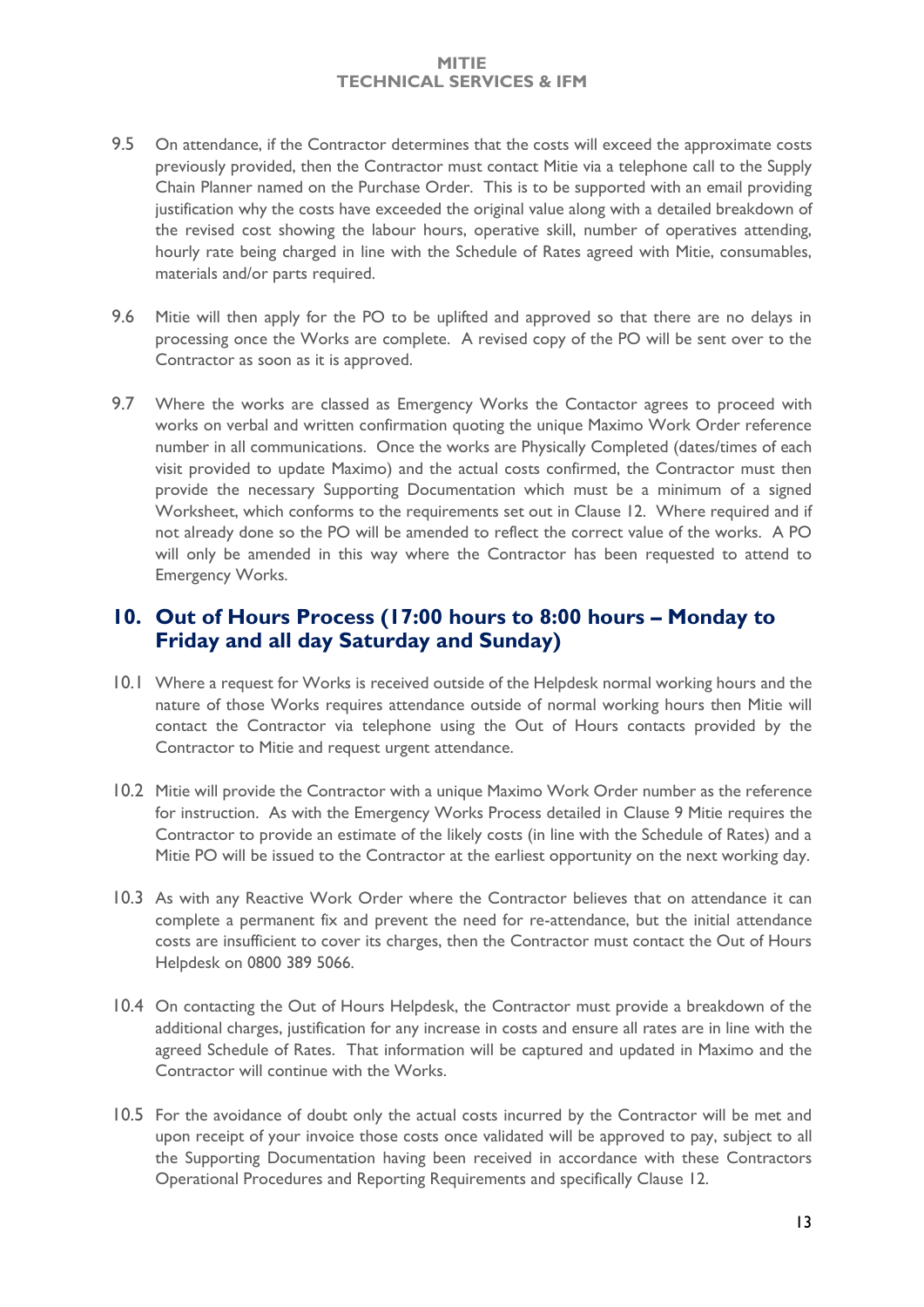### <span id="page-13-0"></span>**11. Increase in the initial PO Value**

- 11.1 If during the performance of the Reactive Work Order, it becomes apparent to the Contractor that it can complete the work during its first attendance, but it would require an uplift in the PO value, then it is the Contractor's responsibility to contact the Supply Chain Planner named on the PO whilst your engineer is on site. On making contact the Contractor must provide a breakdown of the full costs required to complete the works split between labour, time, materials and parts, along with sufficient information to justify the increase in the PO value.
- 11.2 If the value of those Works is within the delegated authority of the Supply Chain Planner to approve, they will arrange for the PO value to be uplifted and ask the Contractor to complete the Works without delay.
- 11.3 Where the Contractor identifies on attendance that a full repair cannot be carried out on its initial attendance, a further visit is required, and the PO value is insufficient to cover the full cost of the repair, then the Contractor must Make Safe and provide an update to the Supply Chain Planner named on the PO, along with a breakdown of the costs required to complete the full repair. The Contractor must also provide confirmation of the date it plans to return to site to complete the works.
- 11.4 If the value of those Works is within the delegated authority of the Supply Chain Planner who is named on the issued PO, they will review that breakdown against the agreed Schedule of Rates and provided they are correct arrange for the PO value to be uplifted and instruct the Contractor to proceed.
- 11.5 If the value of the Contactor's requested uplift is beyond the delegated authority of the Supply Chain Planner, they will advise the Contactor to submit a formal quotation and the Contractor's engineer must therefore ensure he/she completes a temporary fix and that there is no health, safety or security risk before leaving site.
- 11.6 Where a health, safety or security risk would remain then the Contactor must advise the Supply Chain Planner what those risks are, and they will confirm the actions the Contractor is to take.
- 11.7 When invoicing only the Contractor's actual costs for the Work carried out will be met.

### <span id="page-13-1"></span>**12. Worksheet Requirements**

- 12.1 The Contractor's Worksheet must capture in full the Works carried out and should not simply reference the fault. As a minimum the Worksheet must show the following information:
	- 12.1.1 Mitie Work Order Reference;
	- 12.1.2 Completed date and time for each visit;
	- 12.1.3 Description of the work completed, and remedial works carried out;
	- 12.1.4 Date and time work commenced;
	- 12.1.5 Date and time work completed;
	- 12.1.6 Customer Signature (unless out of hours in which case mark no one available);
	- 12.1.7 Before and After photographs;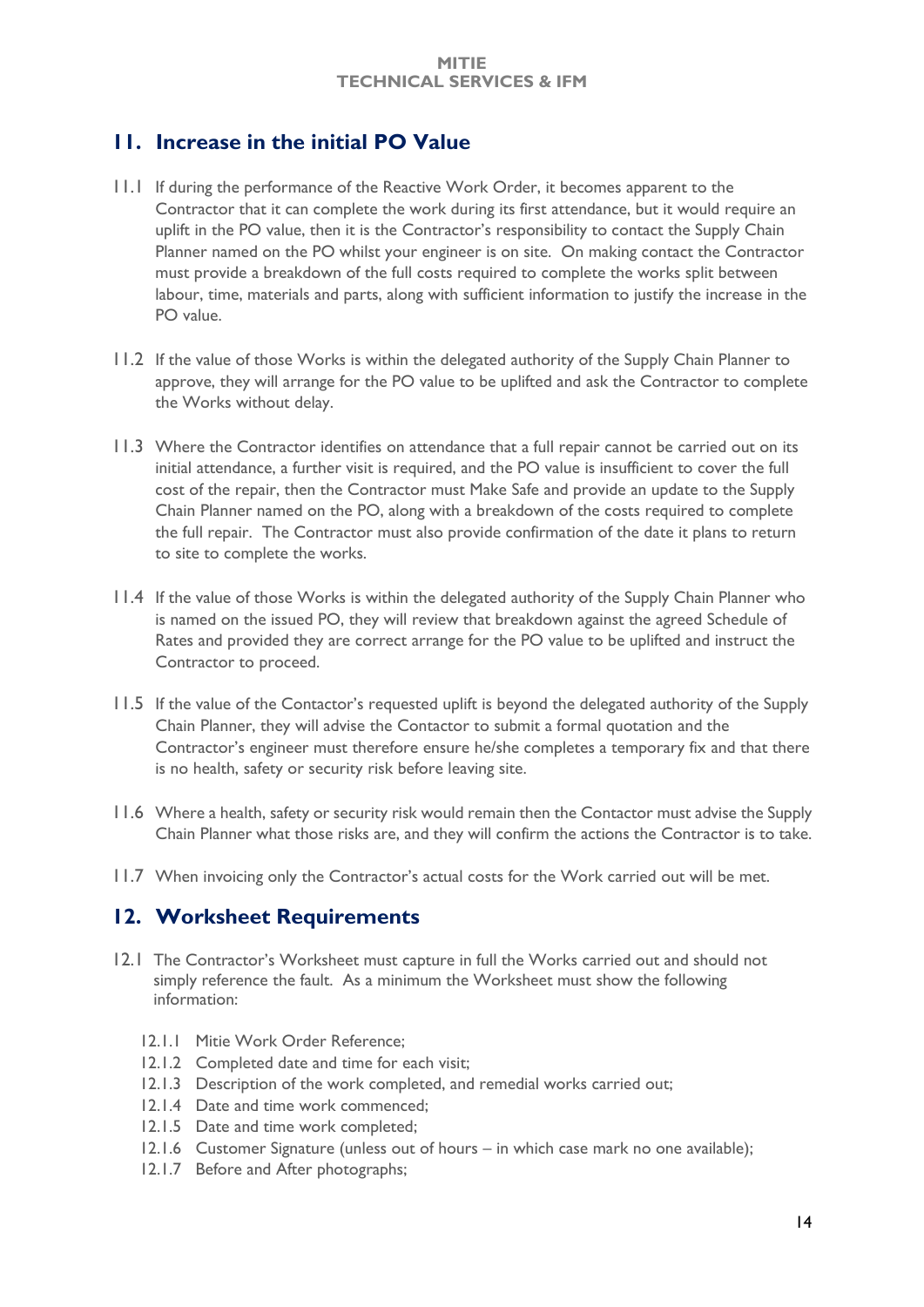- 12.1.8 Travel time to Site, (not to be deemed chargeable but captured for information purposes only);
- 12.1.9 Client name, site code and full site address;
- 12.1.10 Engineer(s)/Operative(s) name(s) and signature(s); and,
- 12.1.11 The Contractor must specifically reference any outstanding remedial or follow on works that still need actioning or have subsequently been identified by its Engineer.
- 12.2 The Worksheet must show the name of all engineers who attended site and are being charged for.
- 12.3 Where evidence of time on site is required then Mitie reserves the right on an open book basis to request physical evidence of time of arrival at site and time of leaving site which may include, but not be limited to, the production of the site signing in book, vehicle trackers, date stamped before and after photographs and PDA data.
- 12.4 Should such evidence conclude that Mitie has been overcharged for the Works provided, that the Works were not completed correctly, or that the Supporting Documentation submitted is inaccurate or incomplete then not only will those charges be refunded by the Contractor, but Mitie shall have the right to recover its reasonable costs of audit and/or administrative costs for rectifying the inaccuracy as specified in Clause 7 of the Invoice Instructions.
- 12.5 Unless the Contractor is using the Mitie Supplier Portal then all Worksheets and Supporting Documentation is to be e-mailed to the dedicated e-mail address(es) set out in the Mitie Framework Agreement or contract specific Mitie Services Agreement.
- 12.6 If the Contractor identifies any additional work whilst visiting the site (not related to the reported fault) it must contact a member of the Client staff on site and they will determine if they want to report it to the Mitie Helpdesk, if appropriate to do so. Should the Contractor identify whilst on Site a significant Health, Safety or Security issue not directly related to the reported fault then it must contact a member of the Client staff to make them aware and ask them to immediately contact the Mitie Helpdesk.
- 12.7 The Contractor must only send a quote for further work when asked to do so or where the Contractor identifies an opportunity that would result in environmental or financial benefit for the Client. Where a quote is submitted the Contractor must ensure it clearly specifies why the Contractor is making the recommendation. If related to Health, Safety or Security then the benefit must be fully detailed and/or the risk that will be negated clearly set out should the Works be instructed to proceed.
- 12.8 The Contractor must not make unnecessary recommendations that are not supported by substantial justification which detail the consequences of the Works not being carried out and the level of risk if the repairs remain unattended.
- 12.9 All activities carried out require a task and site-specific Risk Assessment and Method Statement to be completed and submitted via the Supplier Portal where the Contractor has access or where the Contractor does not have access to the Supplier Portal then e-mailed to the dedicated e-mail address(es) set out in the Mitie Framework Agreement or contract specific Mitie Services Agreement.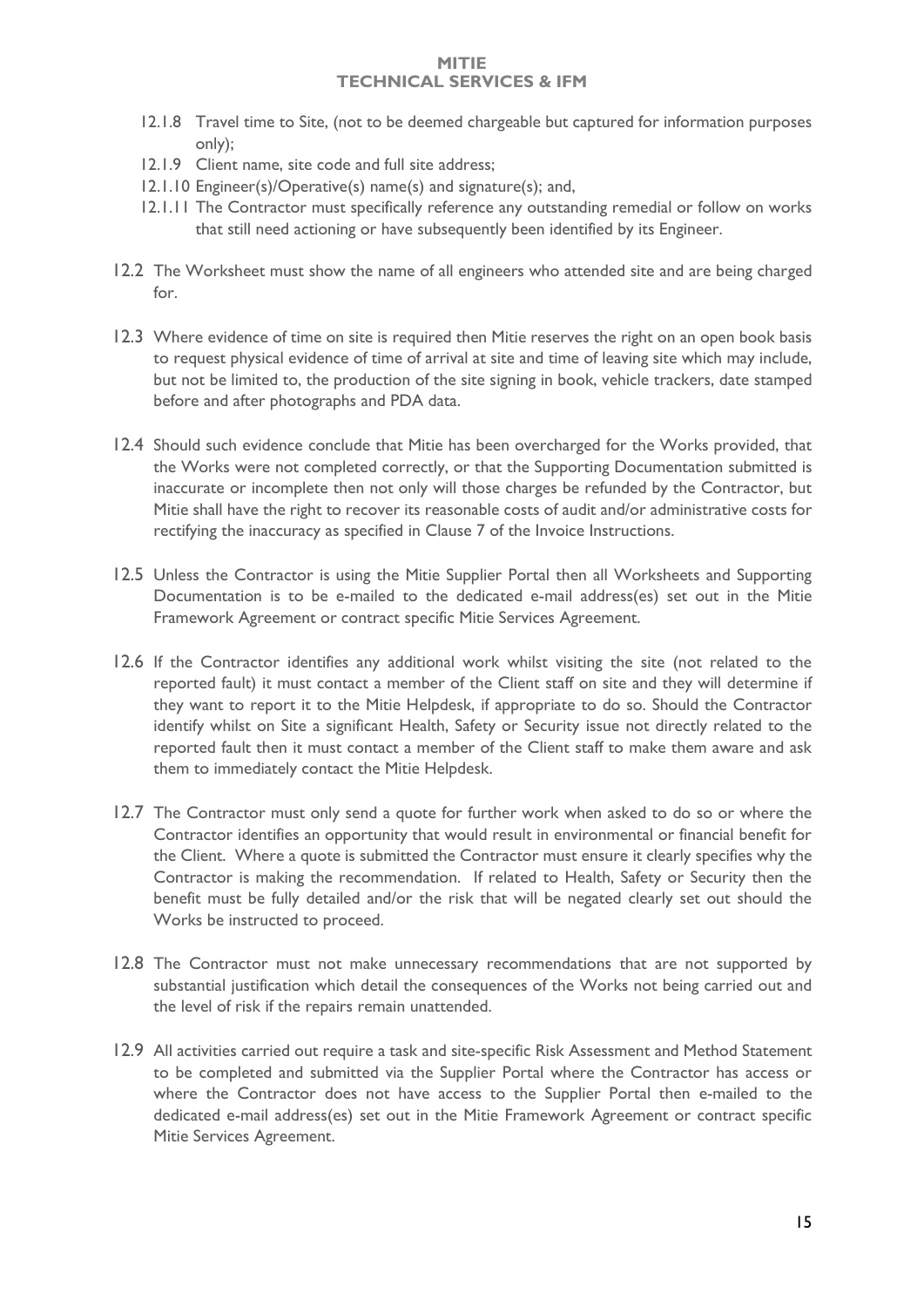### <span id="page-15-0"></span>**13. Use of Sub-Contractors**

- 13.1 Having full regard to Clause 26.1 of Mitie's Purchase Terms and Conditions (Works) then where the Contractor has written authorisation from Mitie to use a sub-contractor to deliver part or all the work assigned to it by Mitie then Mitie reserves the right to audit any sub-contractor charges to assess the reasonableness of such charges.
- 13.2 Where the Contractor has been permitted by Mitie to engage a sub-contractor to deliver part or all of the work assigned to it by Mitie, then upon Physical Completion of any Works the Contractor shall obtain all Worksheets, Service Reports and Compliance Certificates and submit those to Mitie as part of the Supporting Documentation required to evidence Completion of the Works. Such submission is to comply with these Contractors Operational Procedures and Reporting Requirements, as if the Contractor had delivered the Works direct.
- 13.3 The Contractor may be asked to provide from time to time other such Supporting Documentation from its sub-contractors to enable assessment or audit to be undertaken and shall ensure that no agreement it enters into with its sub-contractor would prohibit the provision of such Supporting Documentation to Mitie upon reasonable request.
- 13.4 The Contractor is only authorised to use a sub-contractor where Mitie has expressly given permission for it to do so as set out in Clause 26.1 of Mitie's Purchase Terms and Conditions (Works), which form part of the Mitie Framework Agreement and/or the Mitie Services Agreement.

### <span id="page-15-1"></span>**14. Quotations**

- 14.1 All costs for Reactive Works are deemed to be budget estimates and only the actual cost of the works carried out will be paid which must be capable of reconciliation back to the Mitie Framework Agreement Schedule of Rates or contract specific Mitie Services Agreement.
- 14.2 Mitie may also engage with the Contractor on an ad hoc basis with opportunities to provide Quotations at Mitie's customers' bequest or for remedial or Reactive Works that are not capable of being dealt with at the initial time of attendance and are over the initial instruction limits agreed, and/or the Supply Chain Planners delegated levels of authority. Such requests are to be priced by the Contractor in line with the agreed Schedule of Rates and which Price will be quoted as fixed as set out in Clause 9.1 of the Mitie Purchase Terms and Conditions (Works), unless the Mitie Services Agreement expressly provides otherwise.
- 14.3 Where the Contractor is requested to provide such Quotation that quote must be issued by the Contractor to Mitie within 3 working days of Mitie's request.
- 14.4 The quote must include a full breakdown of the costs showing:
	- full costs of labour including hours to carry out the works at the agreed Schedule of Rates;
	- skills and number of operatives;
	- materials, consumables, parts, hire of equipment and specialist costs including agreed mark-up which is to be shown separately; and,
	- overheads and profit.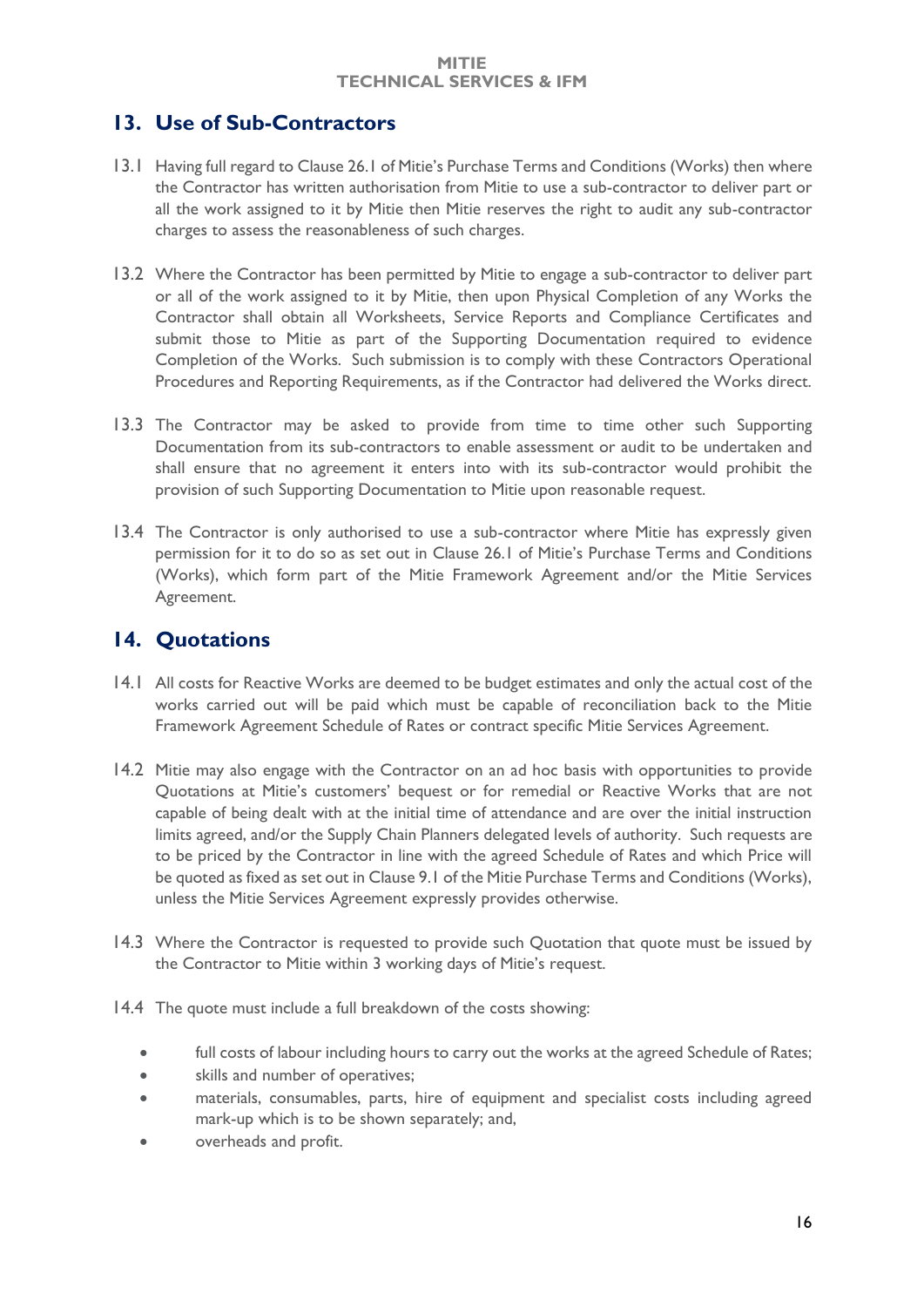- 14.5 Where the Contractor will need to use a specialist sub-contractor then this must be agreed in writing by Mitie before undertaking the work and clearly shown in the quote provided.
- 14.6 All Quotations issued should contain the following detail as a minimum:

| Detail to be included                                                              | To be specified by the Contractor                                                                                |  |  |  |  |
|------------------------------------------------------------------------------------|------------------------------------------------------------------------------------------------------------------|--|--|--|--|
| Justification                                                                      | Where the fault relates to an asset set out in detail the<br>reason for the failure.                             |  |  |  |  |
| Scope and specification of work clearly articulating the<br>solution to the fault. | What you are proposing to remedy the issue                                                                       |  |  |  |  |
| Labour Requirements                                                                | Hours to complete the works and number of operatives<br>and operative skills                                     |  |  |  |  |
| Labour Rates                                                                       | Only use Mitie pre-agreed rates as set out in the MFA or<br>Contract specific MSA                                |  |  |  |  |
| Hours of Work i.e. Normal Working Hours or Out of<br><b>Hours</b>                  | If works need to be delivered outside of Normal Working<br>Hours, please explain why within the quote            |  |  |  |  |
| Material Costs with mark-up shown separately                                       | If material costs are more than just a nominal sum, please<br>provide a breakdown with quantities and unit rates |  |  |  |  |
| Plant/Specialist access equipment costs                                            | Specify if hired or you are using your own                                                                       |  |  |  |  |
| Overhead and Profit                                                                | This should be the mark-up agreed with Mitie                                                                     |  |  |  |  |
| <b>VAT</b>                                                                         | State if the quote includes or is exclusive of VAT                                                               |  |  |  |  |

- 14.7 All Quotations must be submitted in line with the Mitie Framework Agreement rates or Contract specific Mitie Services Agreement rates and provided as a fixed Price, unless the Contractor is specifically advised the Works are subject to a different commercial model/agreement. All charges must be reconcilable back to those agreements.
- 14.8 Where the Quotation is provided as a fixed Price it will not be subject to any additional payment unless the Contractor has prior agreed consent to proceed with the additional costs, which Mitie will have to seek approval from its Client for. Failure to gain this approval will lead to any application for additional payment being refused and Mitie will not be liable for those costs at all.
- 14.9 Contingency sums must not be built into the Quotation and the Contractor's Price must be reconcilable back to the rates agreed in the Mitie Framework Agreement or Contract specific Mitie Services Agreement and reflect a fair and reasonable market rate for the Works.
- 14.10Any Quotation required in respect of Works described as 'potential risk to health and safety' must be prioritised as urgent and issued to Mitie within 1 working day.
- 14.11All Quotations need to be completed in the required format and in accordance with the attached Quotation template included in Appendix A. The e-mail address to which the Quotation must be submitted will be included in the Mitie Framework Agreement and/or the Mitie Services Agreement.

### <span id="page-16-0"></span>**15. Reporting**

15.1 Whilst each of Mitie's client contracts will have specific reporting requirements Mitie require the Contractor to attend regular and focused performance reviews with Mitie and as such those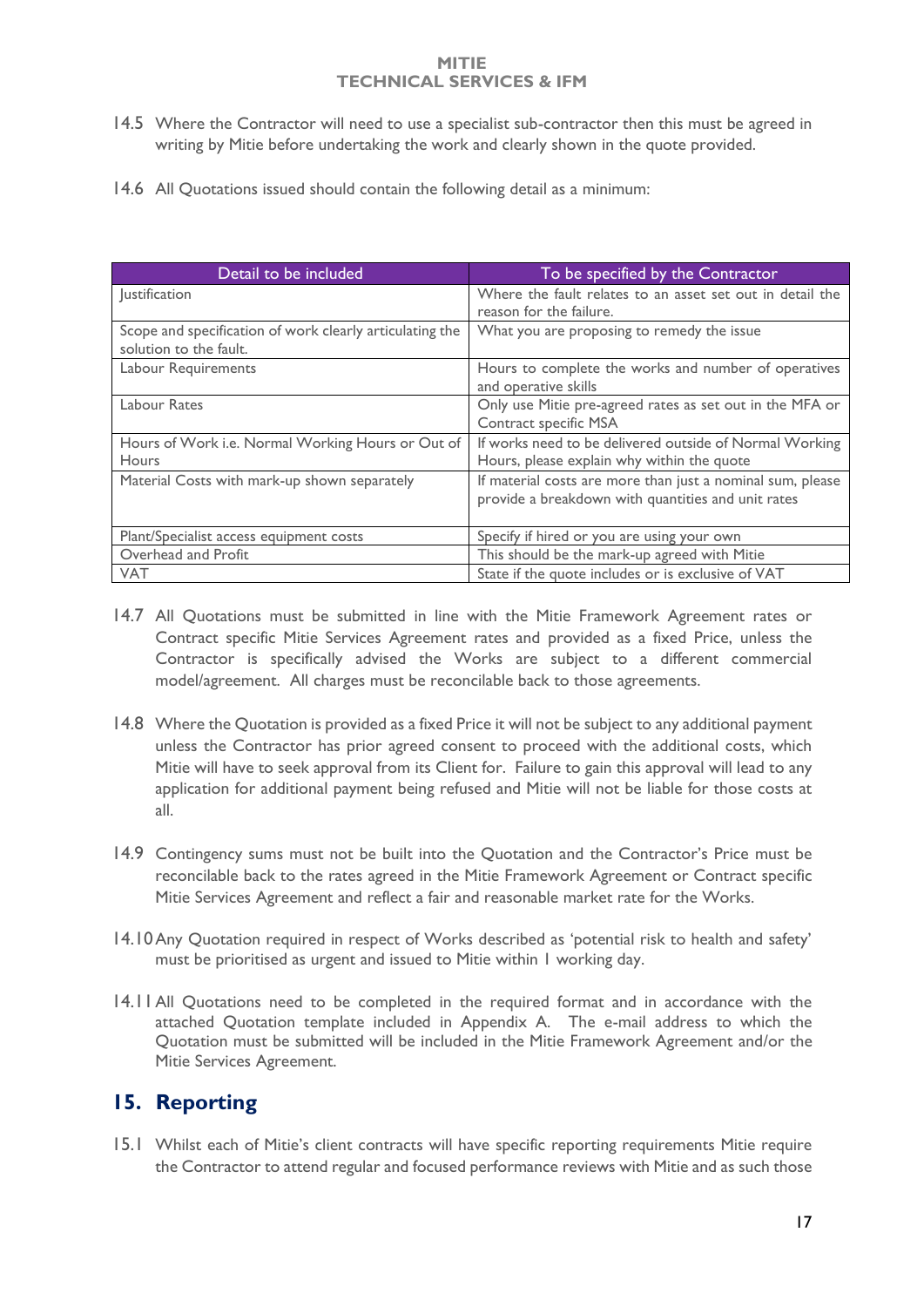requirements will be agreed directly with the Contractor. Such meetings will take place and may include Mitie's Procurement and Commercial leads and Operational attendance as required.

- 15.2 A typical Agenda will include but not be limited to the following:
	- Actions from the last meeting
	- Health and Safety (measured against a set of KPI's and reporting any areas of improvement or outcomes, to include accidents, incidents and near misses)
	- Operational Key Performance Indicators
	- Commercial
	- Innovation and Development Opportunities
	- Recognition
	- AOB
- 15.3 Five days prior to any pre-arranged performance review meeting the Contractor is required to submit to the meeting organiser a high-level report which provides assurance on performance against a set of key criteria as detailed in Clause 15.4.
- 15.4 If the Contractor has access to the Mitie Supplier Portal, then a dashboard will be made available which will set out its performance against certain measures which will include, but may not be limited to:
	- RIDDOR events Contractor to provide;
	- PPM Completion in period as a percentage against the Contractor's Annual PPM Plan (Dashboard) – this will be driven by Compliance Certificates being received from the Contractor;
	- Number of Reactive Works not completed within the relevant SLA for the last 12 months (Dashboard);
	- Number of open Reactive Works assigned to the Contractor pending completion and are still within the target SLAs (Dashboard);
	- Number of Completed Reactive Works in period which are pending submission of Worksheets (Dashboard);
	- Number of Planned Preventative Maintenance Works pending submission of Service Reports (Dashboard);
	- Compliments and/or complaints received in period (Dashboard and Contractor to provide);
	- Average time from job completion to invoice being raised (Dashboard); and,
	- Average time between Physical Completion of Works and the time this data is provided for recording on Maximo (Dashboard).
- 15.5 The Contractor is responsible for ensuring that the data held by the Contractor is an accurate reflection of the data held by Mitie to ensure there is no conflict and that Maximo holds the most up to date information.
- 15.6 These meetings and the level of reporting are required to delivery mutual benefit and facilitate a high standard of performance and transparency for all parties as well as:
	- proactively address any issues and improve processes;
	- develop the relationship between the parties;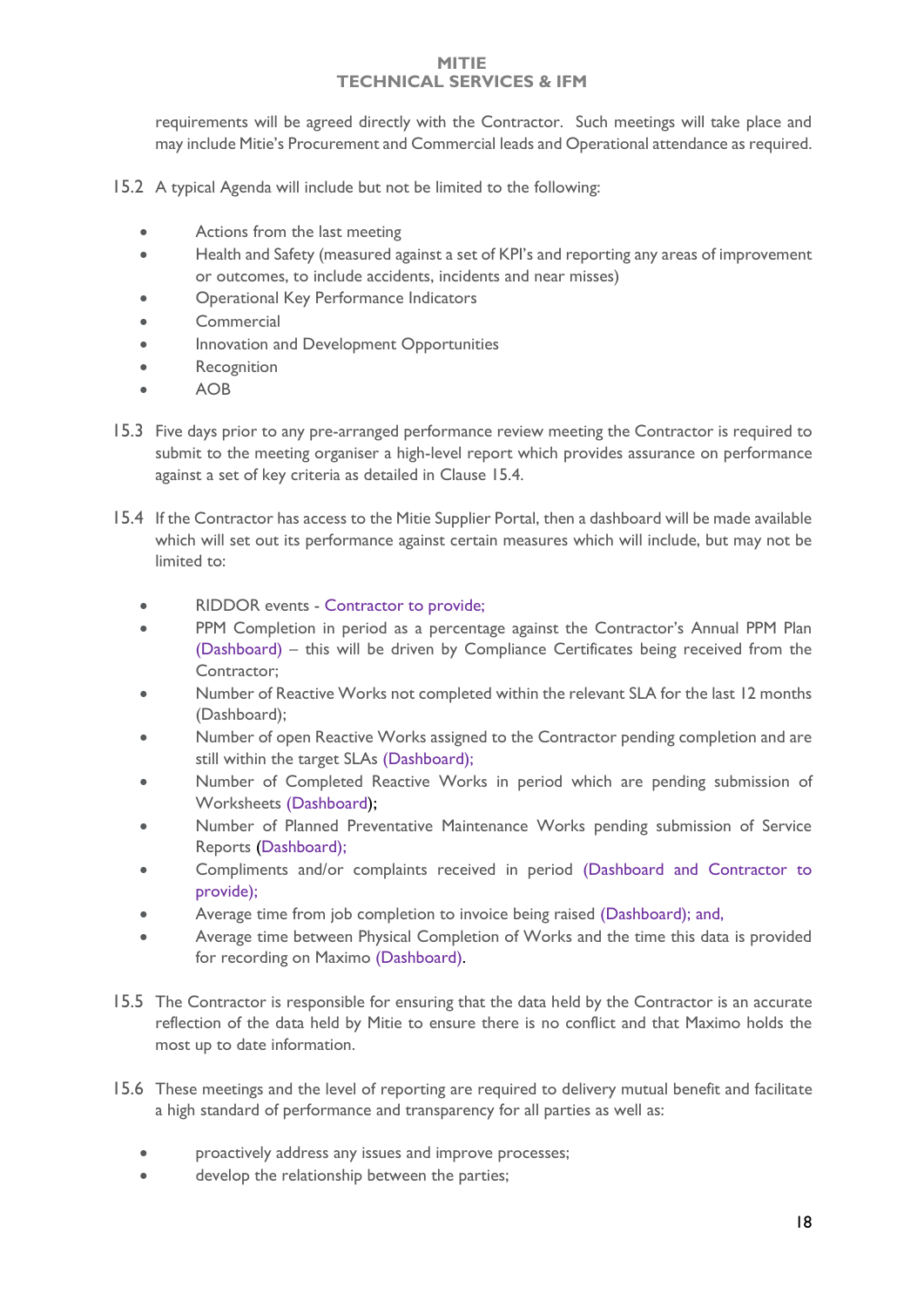- ensure performance is meeting business needs and expectations;
- explore innovation and ideas for improving service; and,
- address any operational issues that are causing difficulties.
- 15.7 For Contractors who have access to the Supplier Portal a dashboard will be available which will produce much of the information required on a rolling basis. Until the Contractor has access to that dashboard then please provide the reports requested to the meeting organiser.

### <span id="page-18-0"></span>**16. Service Legal Agreements ("SLA")**

- 16.1 Clause 16.2 sets out the Mitie standard SLA requirements which the Contractor is required to comply with. From time to time Client specific requirements may be required which dictate a different target attend, and complete time to those detailed in Clause 16.2. Where the Contractor is required to comply with a different Service Level Agreement those SLAs will be reflected in a contract specific Mitie Service Agreement and agreed with the Contractor.
- 16.2 The following SLA's must be adhered to by the Contractor, unless alternative SLA's have been agreed.

| <b>SLA</b> | <b>Description</b>                 | <b>Attend</b>    | <b>Complete</b> |
|------------|------------------------------------|------------------|-----------------|
| MTFM P1    | MTFM Standard P1. Emergency        | 2 Hour Response  | 24 Hour Fix     |
| MTFM P2    | MTFM Standard P2. 4 Hour Response  | 4 Hour Response  | 24 Hour Fix     |
| MTFM P3    | MTFM Standard P3. 1 Day Response   | 1 Day Response   | 5 Day Fix       |
| MTFM P4    | MTFM Standard P4. 3 Day Response   | 3 Day Response   | 1 Month Fix     |
| MTFM P5    | MTFM Standard P5. 1 Week Response  | 1 Week Response  | 1 Month Fix     |
| MTFM P6    | MTFM Standard P6. 2 Week Response  | 2 Week Response  | 1 Month Fix     |
| MTFM P7    | MTFM Standard P7. 1 Month Response | 1 Month Response | 2 Month Fix     |
| MTFM P8    | MTFM Standard P8. 45 Day Response  | 45 Day Response  | 3 Month Fix     |
| MTFM P9    | MTFM Standard P9. Next Visit       | 3 Month Response | 4 Month Fix     |

### <span id="page-18-1"></span>**17. Audit**

- 17.1 Mitie reserves the right to audit from time to time the charges submitted by the Contractor for completed works.
- 17.2 If through audit there is evidence through physical inspection that documentation is incomplete, illegible or the Contractor is otherwise unable to substantiate that works have been undertaken in accordance with instructions and agreed costs, then Mitie reserves the right to deduct the reasonable value of the works that have not been completed in accordance with that Agreement.
- 17.3 That recovery will be made in accordance with Clause 9.10 and 18.3 of Mitie's Purchase Terms and Conditions (Works) which are included in the Mitie Framework Agreement and Mitie Services Agreement and also in accordance with Clause 7 of the Invoice Instructions.
- 17.4 Where the Contractor is found not to comply with any element of the Contractors Operational Procedures and Reporting Requirement then Mitie reserves the right to recover any additional administration costs in rectifying and addressing any non-compliance with the Contractor.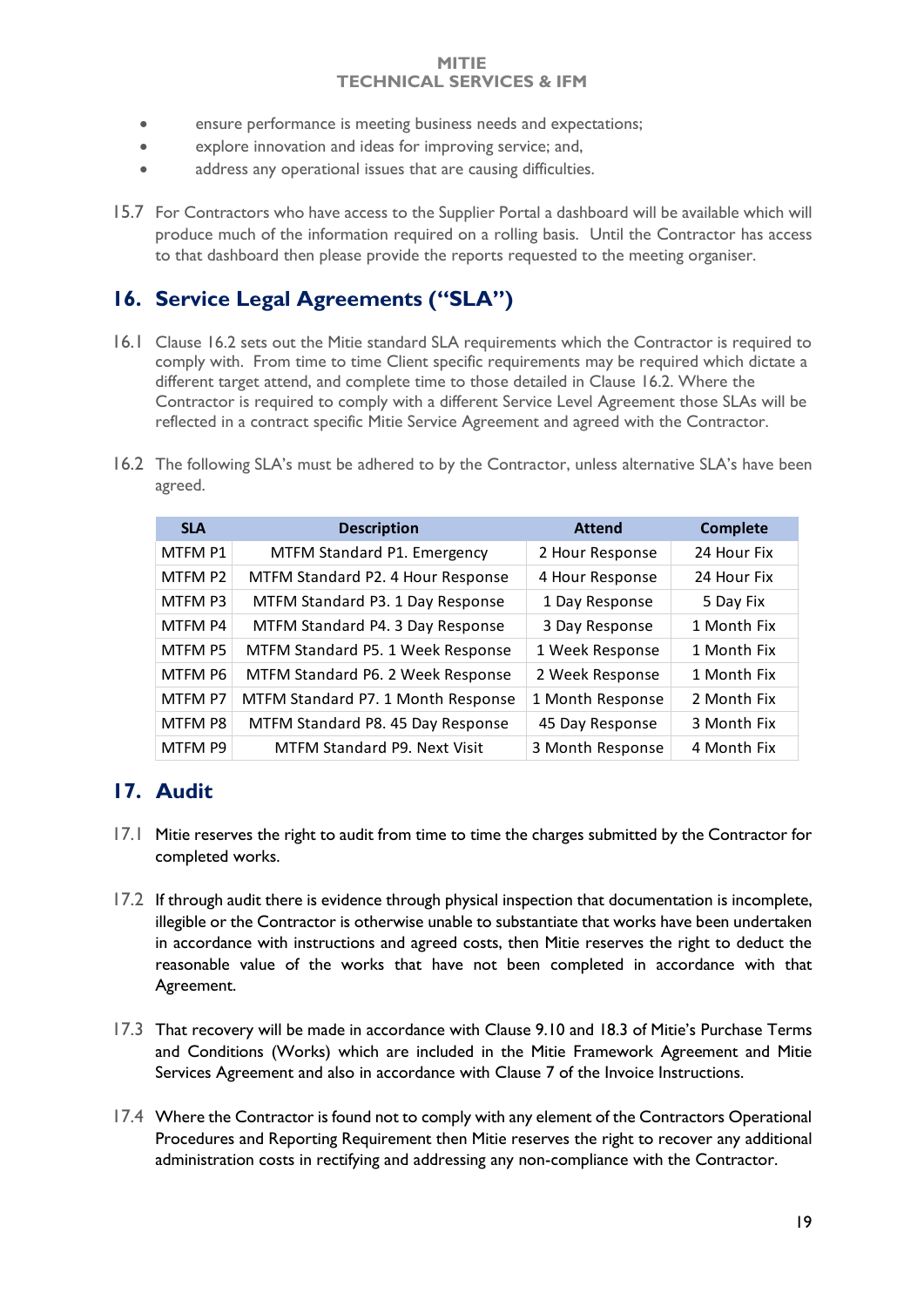### <span id="page-19-0"></span>**18. General**

18.1 Mitie requires its Contractors to recognise the importance of clear and tidy completion of the Supporting Documentation that the Contractor provides to Mitie. The data goes into many key business systems and it is the Contractor's responsibility to ensure it provides clear and accurate information in line with the required timeframes, which is a major factor in ensuring the timely processing of that data. All handwriting must be legible on all forms.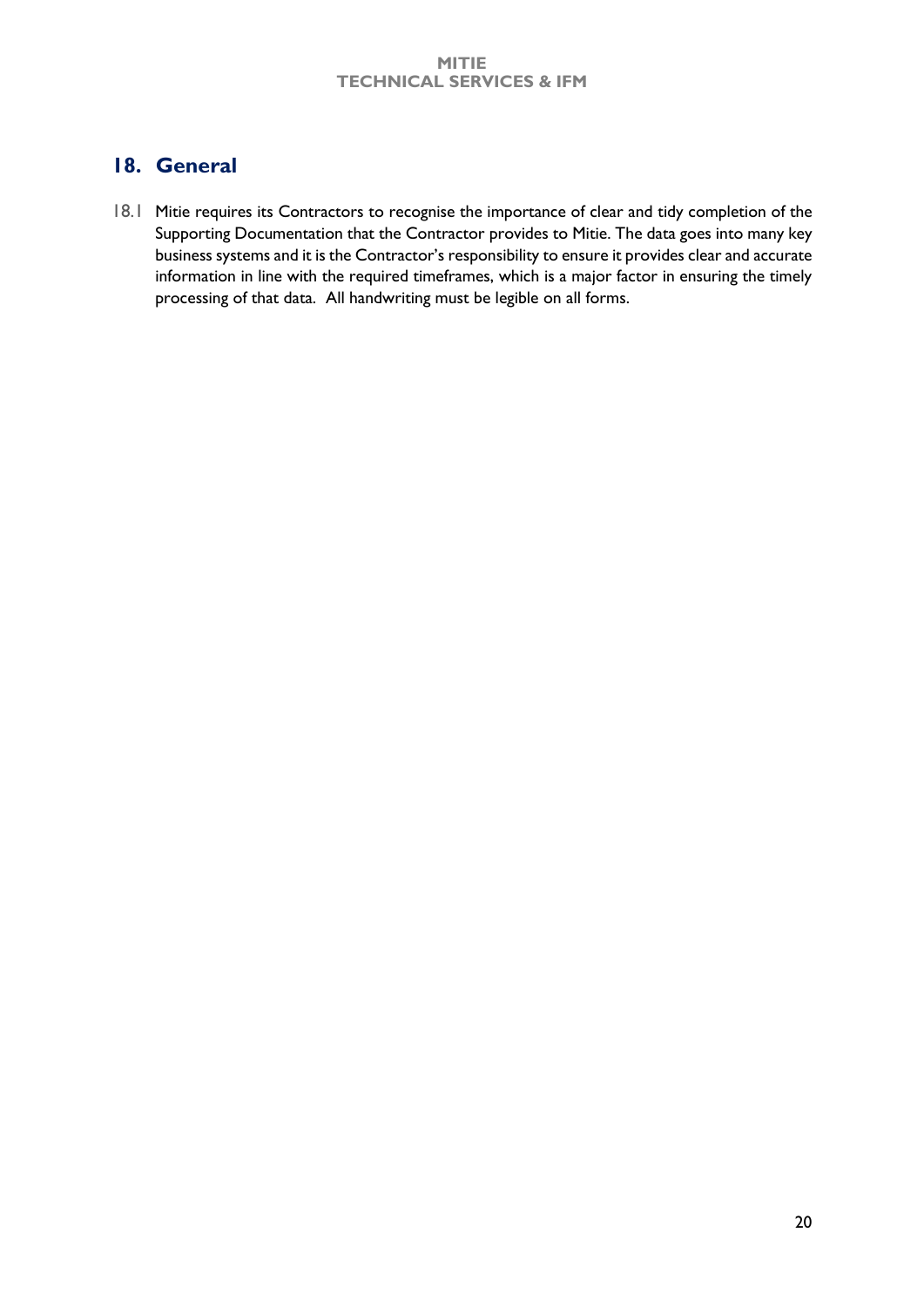|                              |                                      |                                                          |                                    |                                         | <b>Quote Form</b>                              |                     |                  |                                                |                    | <b>O</b> mitie     |   |
|------------------------------|--------------------------------------|----------------------------------------------------------|------------------------------------|-----------------------------------------|------------------------------------------------|---------------------|------------------|------------------------------------------------|--------------------|--------------------|---|
| <b>POSTCODE</b>              |                                      |                                                          |                                    |                                         |                                                |                     |                  |                                                |                    |                    |   |
| <b>BRANCH:</b>               |                                      |                                                          |                                    |                                         |                                                | <b>QUOTE REF:</b>   |                  |                                                |                    |                    |   |
| <b>PREPARED BY:</b>          |                                      |                                                          |                                    |                                         |                                                | DATE:               |                  |                                                |                    |                    |   |
|                              |                                      | <b>DETAILS OF WORK:</b>                                  |                                    |                                         |                                                |                     |                  |                                                |                    |                    |   |
|                              |                                      |                                                          |                                    |                                         |                                                |                     |                  | Quote provided by:<br>Ostara ref               |                    |                    |   |
|                              |                                      |                                                          |                                    |                                         |                                                |                     |                  | Mitie Quotes Tel                               |                    |                    |   |
|                              |                                      |                                                          |                                    |                                         |                                                |                     |                  | Mitie Quotes Email                             |                    |                    |   |
|                              |                                      |                                                          |                                    |                                         |                                                |                     |                  |                                                |                    |                    |   |
|                              |                                      |                                                          |                                    |                                         |                                                |                     |                  | Quote Submitted to                             |                    |                    |   |
|                              |                                      |                                                          |                                    |                                         |                                                |                     |                  | Sub-contractor Quote ref                       |                    |                    |   |
| <b>SUBCONTRACTOR NAME</b>    |                                      |                                                          |                                    |                                         | <b>DESCRIPTION</b>                             |                     |                  |                                                |                    | <b>TOTAL £</b>     |   |
|                              |                                      |                                                          |                                    |                                         |                                                |                     |                  |                                                |                    |                    |   |
|                              |                                      |                                                          |                                    |                                         |                                                |                     |                  |                                                |                    |                    |   |
|                              |                                      |                                                          |                                    |                                         |                                                |                     |                  |                                                | £<br>£             |                    | × |
|                              |                                      |                                                          |                                    |                                         |                                                |                     |                  | <b>SUB TOTAL</b>                               | £                  |                    |   |
|                              |                                      |                                                          |                                    |                                         |                                                |                     | <b>MARK UP %</b> |                                                | £                  |                    |   |
|                              |                                      |                                                          |                                    |                                         |                                                |                     |                  | TOTAL SUBCONTRACTOR SELUNG PRICE (A)           | $\pmb{\mathsf{E}}$ |                    |   |
|                              |                                      |                                                          |                                    |                                         |                                                |                     |                  |                                                |                    |                    |   |
| <b>MATERIALS SUPPLIER</b>    |                                      |                                                          |                                    | <b>DESCRIPTION</b>                      |                                                |                     | QTY              | <b>UNIT PRICE £</b>                            |                    | <b>TOTAL £</b>     |   |
|                              |                                      |                                                          |                                    |                                         |                                                |                     |                  | £0.00<br>£0.00                                 | £<br>£             |                    |   |
|                              |                                      |                                                          |                                    |                                         |                                                |                     |                  | £0.00                                          | £                  |                    |   |
|                              |                                      |                                                          |                                    |                                         |                                                |                     |                  | £0.00                                          | £                  |                    |   |
|                              |                                      |                                                          |                                    |                                         |                                                |                     |                  | £0.00<br>£0.00                                 | £<br>£             |                    |   |
|                              |                                      |                                                          |                                    |                                         |                                                |                     |                  | £0.00                                          | £                  |                    |   |
|                              |                                      |                                                          |                                    |                                         |                                                |                     |                  | £0.00                                          | £                  |                    |   |
|                              |                                      |                                                          |                                    |                                         |                                                |                     |                  | £0.00                                          | £                  |                    |   |
|                              |                                      |                                                          |                                    |                                         |                                                |                     |                  | £0.00<br>£0.00                                 | £<br>£             |                    |   |
|                              |                                      |                                                          |                                    |                                         |                                                |                     |                  | <b>SUB TOTAL</b>                               | £                  |                    |   |
|                              |                                      |                                                          |                                    |                                         |                                                |                     | <b>MARK UP %</b> |                                                | £                  |                    |   |
|                              |                                      |                                                          |                                    |                                         |                                                |                     |                  | <b>TOTAL MATERIALS SELLING PRICE (B) £</b>     |                    |                    |   |
|                              |                                      |                                                          |                                    |                                         |                                                |                     |                  |                                                |                    |                    |   |
| <b>ENGINEER</b>              |                                      | <b>WORKING HOURS</b><br>Monday to Friday (08.00 - 18.00) |                                    | <b>OUT OF HOURS</b><br>Monday to Friday | Saturday                                       | <b>OUT OF HOURS</b> |                  | <b>OUT OF HOURS</b><br>Sunday and Bank Holiday |                    | <b>TOTAL £</b>     |   |
|                              |                                      |                                                          |                                    | $(18.00 - 08.00)$                       |                                                |                     |                  |                                                |                    |                    |   |
| <b>MECHANICAL TECHNICIAN</b> | <b>HOURS</b>                         | <b>RATE £</b>                                            | <b>HOURS</b>                       | <b>RATE £</b>                           | <b>HOURS</b>                                   | <b>RATE £</b>       | <b>HOURS</b>     | <b>RATE £</b>                                  | £                  |                    |   |
| <b>ELECTRICAL TECHNICIAN</b> |                                      |                                                          |                                    |                                         |                                                |                     |                  |                                                | £                  |                    |   |
| <b>FABRIC TECHNICIAN</b>     |                                      |                                                          |                                    |                                         |                                                |                     |                  |                                                | £                  |                    |   |
| OTHER (PLEASE STATE):        |                                      |                                                          |                                    |                                         |                                                |                     |                  | TOTAL OWN LABOUR SELLING PRICE (C) £           | £                  |                    |   |
|                              |                                      |                                                          |                                    |                                         |                                                |                     |                  |                                                |                    |                    |   |
|                              | <b>OTHER SUNDRY COST DESCRIPTION</b> |                                                          |                                    |                                         |                                                |                     | QTY              | <b>AMOUNT</b>                                  |                    | <b>TOTAL £</b>     |   |
|                              |                                      |                                                          |                                    |                                         |                                                |                     | <b>MARK UP %</b> |                                                | £<br>£             |                    |   |
|                              |                                      |                                                          |                                    |                                         |                                                |                     |                  | TOTAL OTHER SUNDRY COST SELLING PRICE (D) E    |                    |                    |   |
|                              |                                      |                                                          |                                    |                                         |                                                |                     |                  |                                                |                    |                    |   |
|                              |                                      |                                                          |                                    |                                         | <b>TOTALS</b><br>SUBCONTRACTOR MATERIALS TOTAL |                     |                  | (A)                                            | £                  | <b>TOTAL PRICE</b> |   |
|                              |                                      |                                                          | <b>MATERIALS TOTAL</b>             |                                         |                                                |                     |                  | (B)                                            | £                  |                    |   |
|                              |                                      |                                                          |                                    | <b>LABOUR TOTAL</b>                     |                                                |                     |                  | (C)                                            | £                  |                    |   |
|                              |                                      |                                                          |                                    |                                         | <b>OTHER SUNDRY TOTAL</b>                      |                     |                  |                                                |                    |                    |   |
|                              |                                      |                                                          |                                    |                                         |                                                |                     |                  | (D)                                            | £                  |                    |   |
|                              |                                      |                                                          | <b>TOTAL EXC VAT</b><br><b>VAT</b> |                                         |                                                |                     |                  | 20%                                            | £<br>£             |                    |   |

NOTE: The above quote is only valid for 30 days should you wish to proceed with these works please notify us by return on MTFM.NORTHQUOTES@MITIE.COM